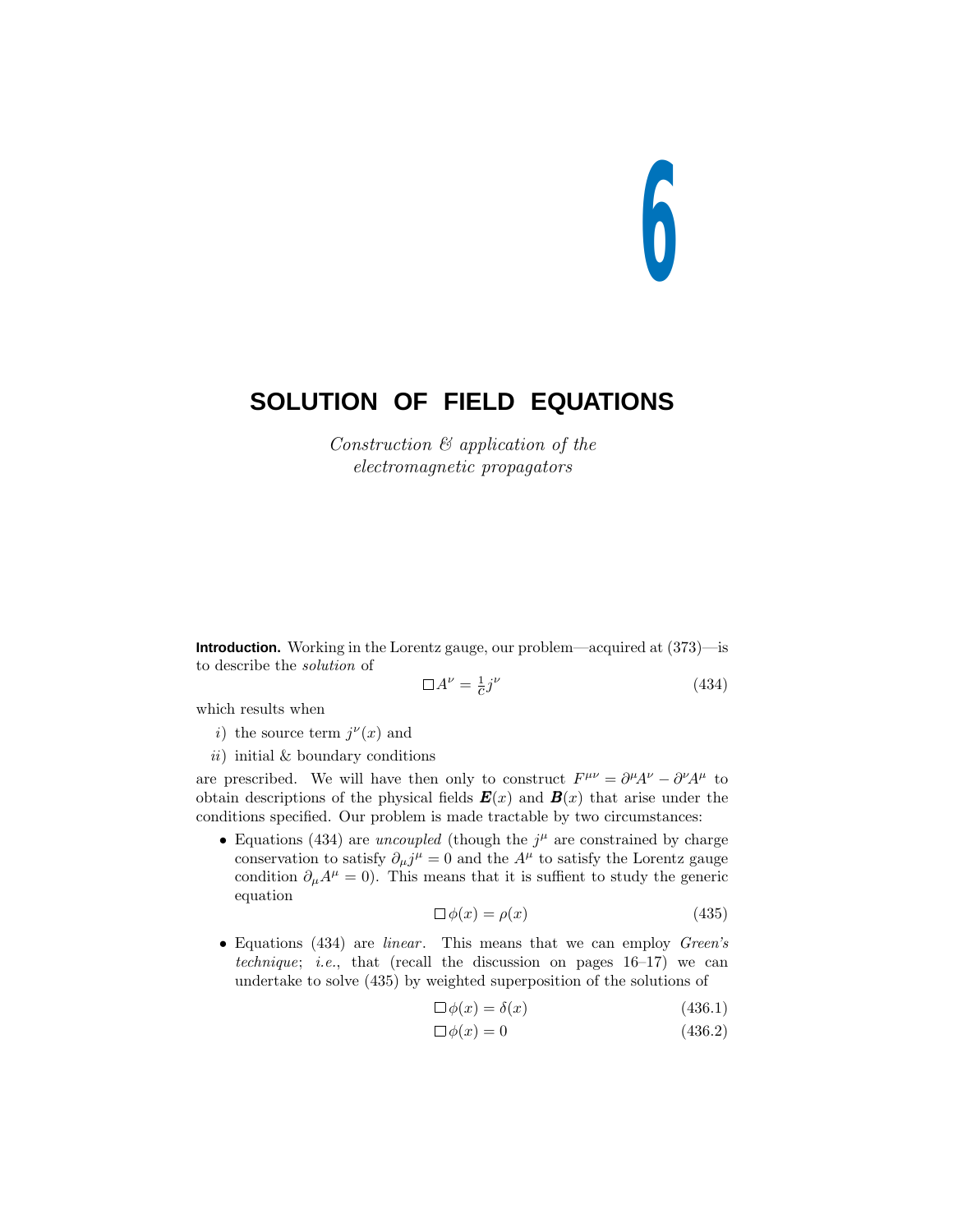# **342 Solution of the field equations**

We anticipate on these grounds that the solution of (435) can be developed

$$
\phi(x) = \phi_0(x) + \int G(x - y)\rho(y) d^4y
$$
\n
$$
= \begin{cases}\n\text{solution of the homogeneous equation (436.2)} \\
\text{into which we have folded the initial value data}\n\end{cases} + \begin{cases}\n\text{particular solution of (435)}\n\end{cases}
$$

and that the physical solutions of (434) admit of similar description:

$$
A^{\mu}(x) = A_0^{\mu}(x) + \underbrace{\frac{1}{c} \int D_{\rm R}(x - y) j^{\mu}(y) d^4 y}_{\text{max}}
$$
 (438.1)

Here  $A_0^{\mu}(x)$  denotes the <u>field which has evolved from any initially present</u> ambient field, and  $\mathbf{I}$ 

$$
\stackrel{!}{\equiv} A_{\rm R}^{\mu}(x) \tag{438.2}
$$

denotes the field generated by past source activity (the subscript  $R$  stands for "retarded").

We look first to the detailed substance of the preceding rough remarks, and in subsequent sections to a graded sequence of illustrative applications.

**1. Green's function techniques in classical electrodynamics: construction of the propagators.** I start with remarks that—though they may seem at first to be in mathematical left field—will place us in position to say powerful things about the source-independent term  $A_0^{\mu}(x)$ .

If in Gauss' theorem

$$
\iiint_{\mathcal{R}} \nabla \cdot \mathbf{A} \, d^3x = \iint_{\partial \mathcal{R}} \mathbf{A} \cdot \mathbf{d} \sigma
$$

we set  $\mathbf{A} = \varphi \nabla \psi$  we obtain

$$
\iiint_{\mathcal{R}} \left\{ \varphi \nabla^2 \psi + \nabla \varphi \cdot \nabla \psi \right\} d^3 x = \iint_{\partial \mathcal{R}} \varphi \nabla \psi \cdot d\sigma
$$

from which (interchange  $\varphi$  and  $\psi$ , subtract) follows **Green's theorem** 

$$
\iiint_{\mathcal{R}} \left\{ \varphi \nabla^2 \psi - \psi \nabla^2 \varphi \right\} d^3 x = \iint_{\partial \mathcal{R}} \left\{ \varphi \nabla \psi - \psi \nabla \varphi \right\} \cdot d\sigma
$$

Green's theorem lies at the heart of many notable existence and uniqueness theorems. And it is quite robust: it extends to spaces of any dimension, and of non-Euclidean metric structure. In 4-dimensional spacetime it reads

$$
\iiint_{\mathcal{R}} \left\{ \varphi \Box \psi - \psi \Box \varphi \right\} d^4 x = \iiint_{\partial \mathcal{R}} \left\{ \varphi \partial^{\alpha} \psi - \psi \partial^{\alpha} \varphi \right\} d\sigma_{\alpha} \tag{439}
$$

To prepare for the application specifically at hand we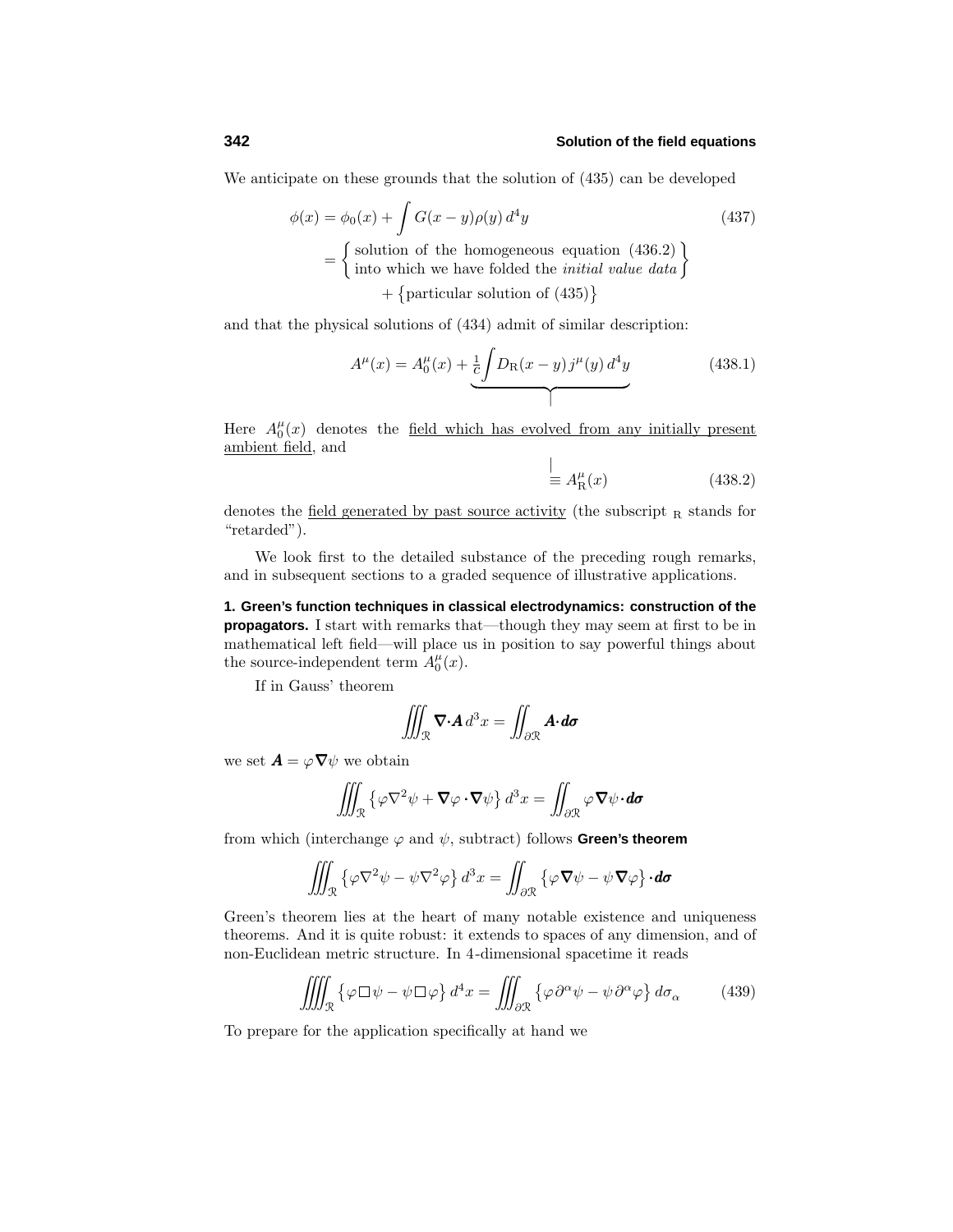

Figure 105: Spacetime sandwich, bounded by surfaces the normals to which are everywhere timelike and future directed (the former by construction, the latter by convention). The upper and lower spacelike surfaces (or timeslices)  $\sigma'$  and  $\sigma''$  jointly comprise the boundary *∂*R of the region R which we bring in the text to a distinctive application of Green's theorem.

- 1) assume both  $\varphi$  and  $\psi$  to satisfy (436.2):  $\Box \varphi = \Box \psi = 0$
- 2) assume  $R$  to be the disk-like region bounded by the everywhere-spacelike surfaces  $\sigma'$  and  $\sigma''$ , where  $\sigma''$  contains *x*—the field point of interest. It is out intention to spread **Cauchy data** (i.e.; initial data sufficient to identify/determine a solution) on *σ ...* like so much peanut butter & jelly.
- 3) assume the surface differentials  $d\sigma'_{\alpha}$  and  $d\sigma''_{\alpha}$  to be (not "outer-directed" but) future-directed (see the figure).

Green's equation (439), on the strength of those assumptions, becomes

$$
0 = \int_{\sigma''} \left\{ \varphi \, \partial^{\alpha} \psi - \psi \, \partial^{\alpha} \varphi \right\} d\sigma''_{\alpha} - \int_{\sigma'} \left\{ \varphi \, \partial^{\alpha} \psi - \psi \, \partial^{\alpha} \varphi \right\} d\sigma'_{\alpha}
$$

or

$$
\underbrace{\int_{\sigma''} \left\{ \varphi(x'') \partial^{\alpha} \psi(x'') - \psi(x'') \partial^{\alpha} \varphi(x'') \right\} d\sigma''_{\alpha}}_{\text{Now}} = \underbrace{\int_{\sigma'} \left\{ \varphi(x') \partial^{\alpha} \psi(x') - \psi(x') \partial^{\alpha} \varphi(x') \right\} d\sigma'_{\alpha}}_{\text{(440)}}
$$

if an appropriately specialized meaning is assigned to  $\psi$ . If we agree to write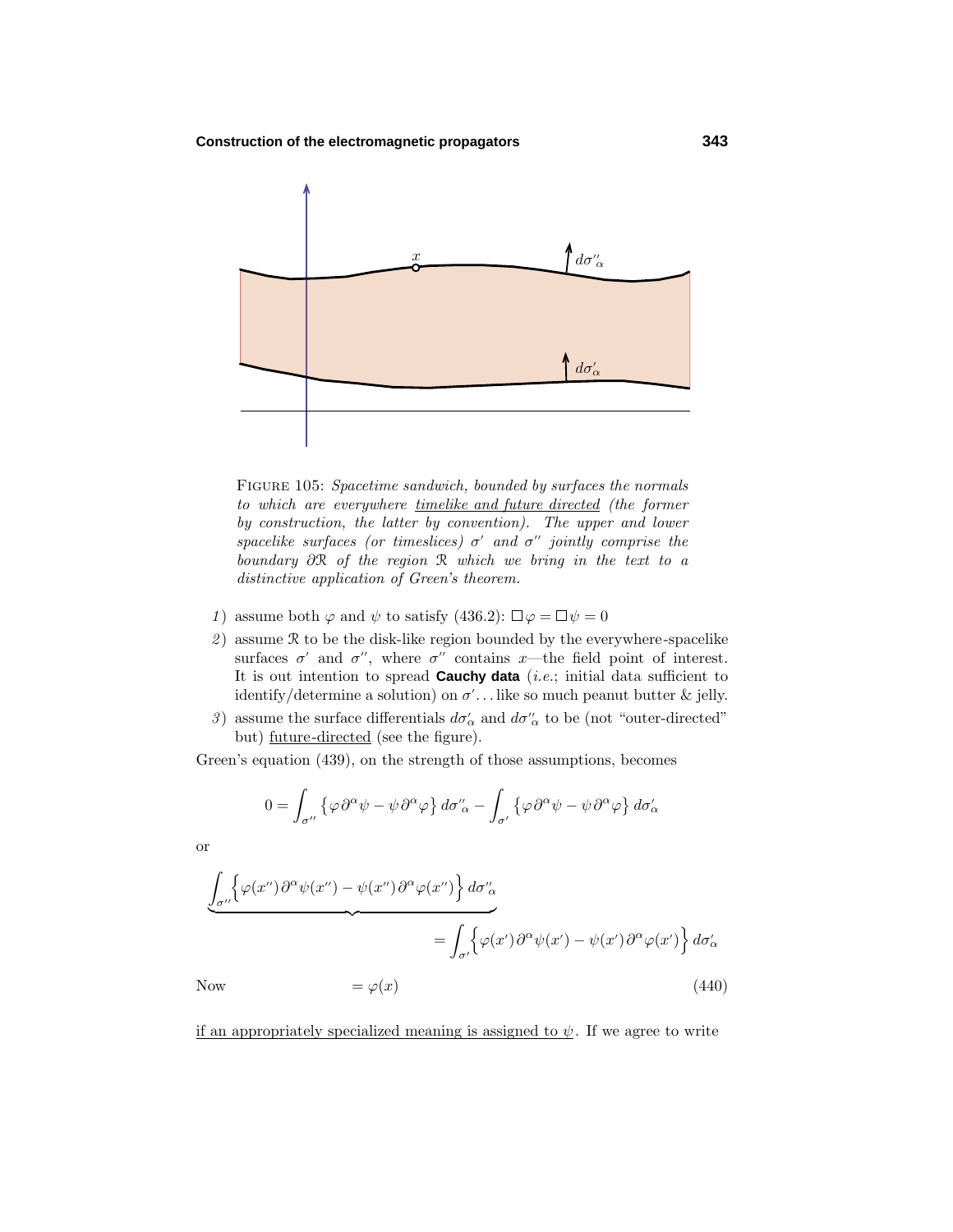# **344 Solution of the field equations**

 $\psi(x') \equiv D_0(x''-x)$  and to interpret *x* as a "continuously adjustable parameter" then we achieve (440) by stipulating that

$$
\Box D_0(x'' - x) = 0
$$
  

$$
\int_{\sigma''} f(x'') \partial^{\alpha} D_0(x'' - x) d\sigma'_{\alpha} = f(x) : \left\{ \text{all } f, \text{ and } \atop \text{all timeslices } \sigma'' \text{ through } x \right\}
$$
  

$$
D_0(x'' - x) = 0 : x'' - x \text{ spacelike}
$$
  

$$
D_0(0) = 0
$$
 (441)

It is by no means obvious that such a  $D_0(\bullet)$  exists, but if it did (and it does!... as will soon be established by construction) we would have

$$
\phi_0(x) = \int_{\sigma'} \left\{ \underbrace{\phi_0(x')}_{\text{Cauchy data}} \frac{\partial^{\alpha} D_0(x'-x) - D_0(x'-x)}{\partial^{\alpha} \phi_0(x')} \right\} d\sigma'_{\alpha} \tag{442}
$$

which describes  $\phi(x)$  in terms of the prescribed initial data; *i.e.*, in terms of the stipulated values assumed by  $\phi$  and  $\partial\phi$  on the spacelike surface  $\sigma'$ . The construction of  $D_0(\bullet)$  follows (as it happens) directly from that of  $D_R(\bullet)$ , so it is to the latter—simpler—problem that I now turn:

Let  $\tilde{\phi}(k)$  and  $\tilde{\rho}(k)$  be the Fourier transforms of  $\phi(x)$  and  $\rho(x)$ :

$$
\phi(x) = \left(\frac{1}{\sqrt{2\pi}}\right)^4 \iiint \tilde{\phi}(k)e^{i(k^0x^0 - \mathbf{k} \cdot \mathbf{x})} dk^0 dk^1 dk^2 dk^3
$$

$$
\equiv \frac{1}{(2\pi)^2} \int \tilde{\phi}(k)e^{ikx} d^4k
$$
(443.1)

$$
\tilde{\phi}(k) = \frac{1}{(2\pi)^2} \int \phi(x) e^{-ikx} d^4x \tag{443.2}
$$

$$
\rho(x) = \frac{1}{(2\pi)^2} \int \tilde{\rho}(k) e^{ikx} d^4k \tag{443.3}
$$
\n
$$
\tilde{\rho}(k) = \frac{1}{(2\pi)^2} \int \tilde{\rho}(k) e^{ikx} d^4k \tag{443.4}
$$

$$
\tilde{\rho}(k) = \frac{1}{(2\pi)^2} \int \rho(x) e^{-ikx} d^4x \tag{443.4}
$$

The Fourier transform of  $\Box \phi(x) = \rho(x)$  is algegiraic

$$
-k^2\tilde{\phi}(k) = \tilde{\rho}(k)
$$

and admits of immediate solution:<sup>263</sup>

$$
\tilde{\phi}(k) = -\frac{1}{k^2} \frac{1}{(2\pi)^2} \int \rho(x) e^{-ikx} d^4x
$$

<sup>263</sup> This development is typical of the effective application of integral transform techniques to the solution of differential equations. And it illustrates why the inhomogeneous equation  $\Box \phi(x) = \rho(x)$  is so much easier to discuss than its homogeneous counterpart.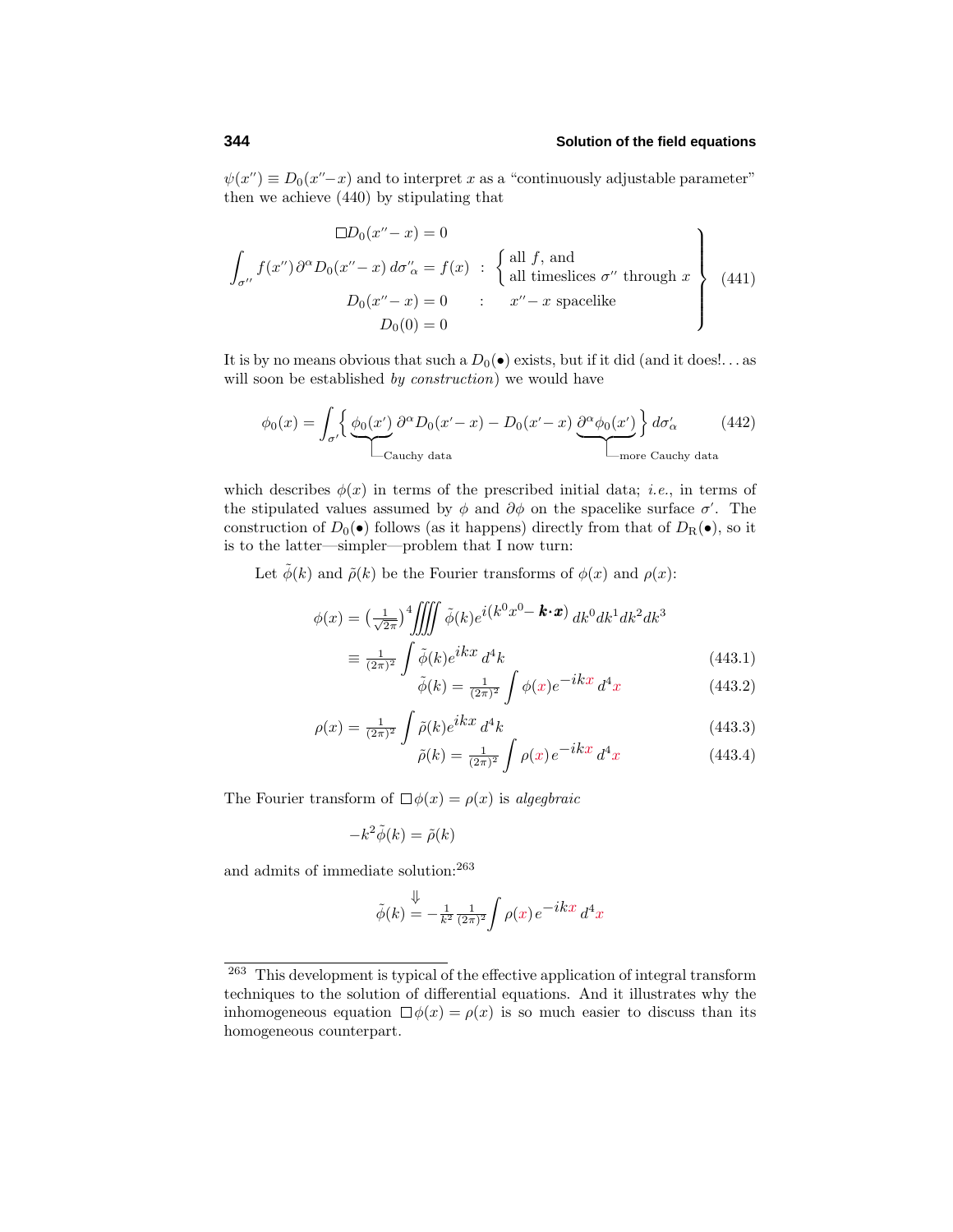#### **Construction of the electromagnetic propagators 345**

Returning with this information to (443.1), we reverse the order of integration to obtain

$$
\phi(x) = \int \left\{ -\frac{1}{(2\pi)^4} \int k^{-2} e^{ik(x-x)} d^4k \right\} \rho(x) d^4x \tag{444}
$$

Comparison with (437) gives

$$
G(x-x) = -\frac{1}{(2\pi)^4} \int k^{-2} e^{ik(x-x)} d^4k
$$

$$
k^2 = k_0^2 - k \cdot k
$$

But the integrand is singular on the null-cone in *k* -space, so the integral is meaningless until assigned a meaning. To that end, we write

$$
= -\frac{1}{(2\pi)^3} \iiint e^{-i\boldsymbol{k}\cdot(\boldsymbol{x}-\boldsymbol{x})} \left\{ \frac{1}{2\pi} \int_{-\infty}^{+\infty} \frac{1}{k_0^2 - \boldsymbol{k}\cdot\boldsymbol{k}} e^{ik_0(x^0 - x^0)} \, dk_0 \right\} d^3k \quad (445)
$$

which serves to localize the pathology at a pair of *points*:  $k_0 = \pm \sqrt{k \cdot k}$ . Next we resort to some standard trickery: we complexify  $k_0$ , reinterpret  $\int_{-\infty}^{+\infty}$  as a contour integral  $\oint$ , and circumvent the simple poles at  $k_0 = \pm \sqrt{k \cdot k}$  by contour deformation. Equation (445) is replaced thus by the meaningful but contourdependent equation

$$
G_{\rm C}(x-x) = -\frac{i}{(2\pi)^3} \iiint e^{-i\mathbf{k} \cdot (\mathbf{x} - \mathbf{x})} \cdot \left\{ \frac{1}{2\pi i} \oint_C \frac{1}{k_0^2 - \mathbf{k} \cdot \mathbf{k}} e^{ik_0(x^0 - x^0)} \, dk_0 \right\} d^3k \tag{446}
$$

where (by the "method of partial fractions")

$$
\frac{1}{k_0^2 - \mathbf{k} \cdot \mathbf{k}} = \frac{1}{2k} \left[ \frac{1}{k_0 - k} - \frac{1}{k_0 + k} \right]
$$

with  $k \equiv \sqrt{\mathbf{k} \cdot \mathbf{k}}$ .

We have physical interest not in all possible  $G_{\rm C}$ -functions (all possible contours *C*, of which there are only a handful of truly distinct options: see RELATIVISTIC CLASSICAL FIELDS  $(1973)$  page 167) but only in that particular  $G_{\rm C}$ —denoted  $D_{\rm R}(x-x)$ —which conforms to our conception of "retarded causal" action." It is, therefore, for physical reasons (see below) that we take *C* to have the form illustrated in Figure 106. Writing  $k_0 = r + i s$ , we have

$$
e^{ik_0(x^0 - x^0)} = e^{-s(x^0 - x^0)} \cdot e^{ir(x^0 - x^0)}
$$

and it becomes clear that to achieve a finite result we must have  $s \to \pm \infty$ according as  $x^0 \geq x^0$ ; *i.e.*, that we must *close the contour on the upper or lower* half-plane according as the source point *x* lies in the past or the future of the field point x. The detours around the poles (see the figure) are now dictated by the physical requirement that present field physics shall be insensitive to future source activity. It now follows by the residue theorem that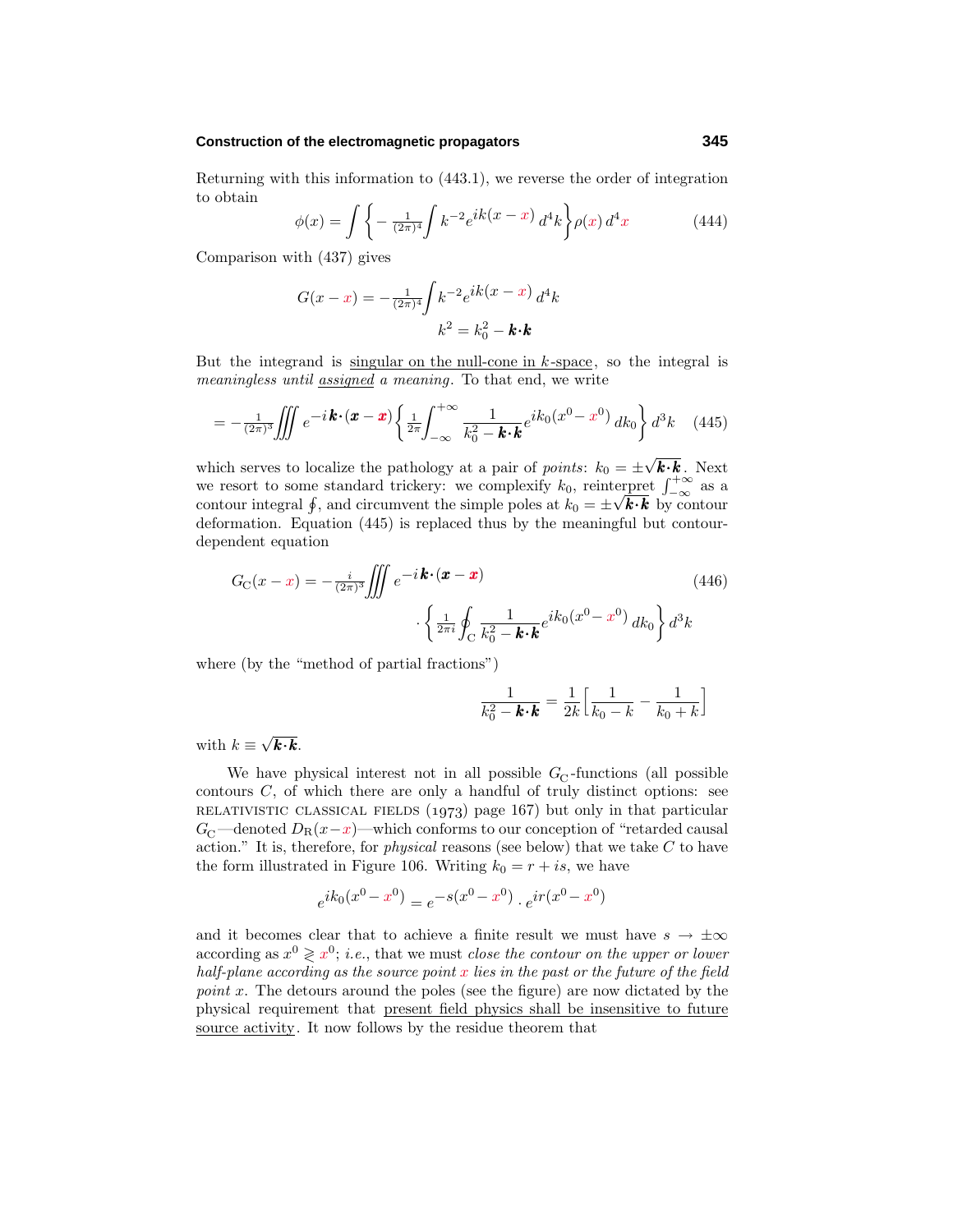

FIGURE 106: Causal contour, inscribed on the complex  $k_0$ -plane: close on the upper half-plane if the field point *x* lies in the future of the source-point  $x(x^0 > x^0)$ , and on the lower half-plane in the contrary case. The upper contour encloses the poles at  $k_0 = \pm \sqrt{k \cdot k}$ ; the lower contour excludes them, so gives  $\oint_C = 0$ .

$$
\left\{\text{etc.}\right\} = \begin{cases} \frac{1}{2k} \left[ e^{ik(x^0 - x^0)} - e^{-ik(x^0 - x^0)} \right] = i \frac{\sin k(x^0 - x^0)}{k} & \text{if } x^0 > x^0\\ 0 & \text{if } x^0 < x^0 \end{cases}
$$

so

$$
D_{\mathcal{R}}(x-x) = \begin{cases} \frac{1}{(2\pi)^3} \iiint \frac{\sin k(x^0 - x^0)}{k} e^{-i\boldsymbol{k} \cdot (\boldsymbol{x} - \boldsymbol{x})} d^3k\\ 0 \end{cases}
$$
(447)

To facilitate evaluation of the  $\iiint$  we introduce spherical coordinates into *k*-space (3-axis parallel to  $x - x$ ) and (in the case  $x^0 > x^0$ ) obtain

$$
= \frac{1}{(2\pi)^3} \int_0^{\infty} \int_0^{\pi} \int_0^{2\pi} \frac{\sin k\xi^0}{k} e^{-ik\xi} \cos \phi_k^2 \sin \phi \, d\theta \, d\phi \, dk
$$

where  $\xi^0 \equiv x^0 - x^0$  and  $\xi \equiv \sqrt{(\pmb{x} - \pmb{x}) \cdot (\pmb{x} - \pmb{x})} \geq 0$ . Immediately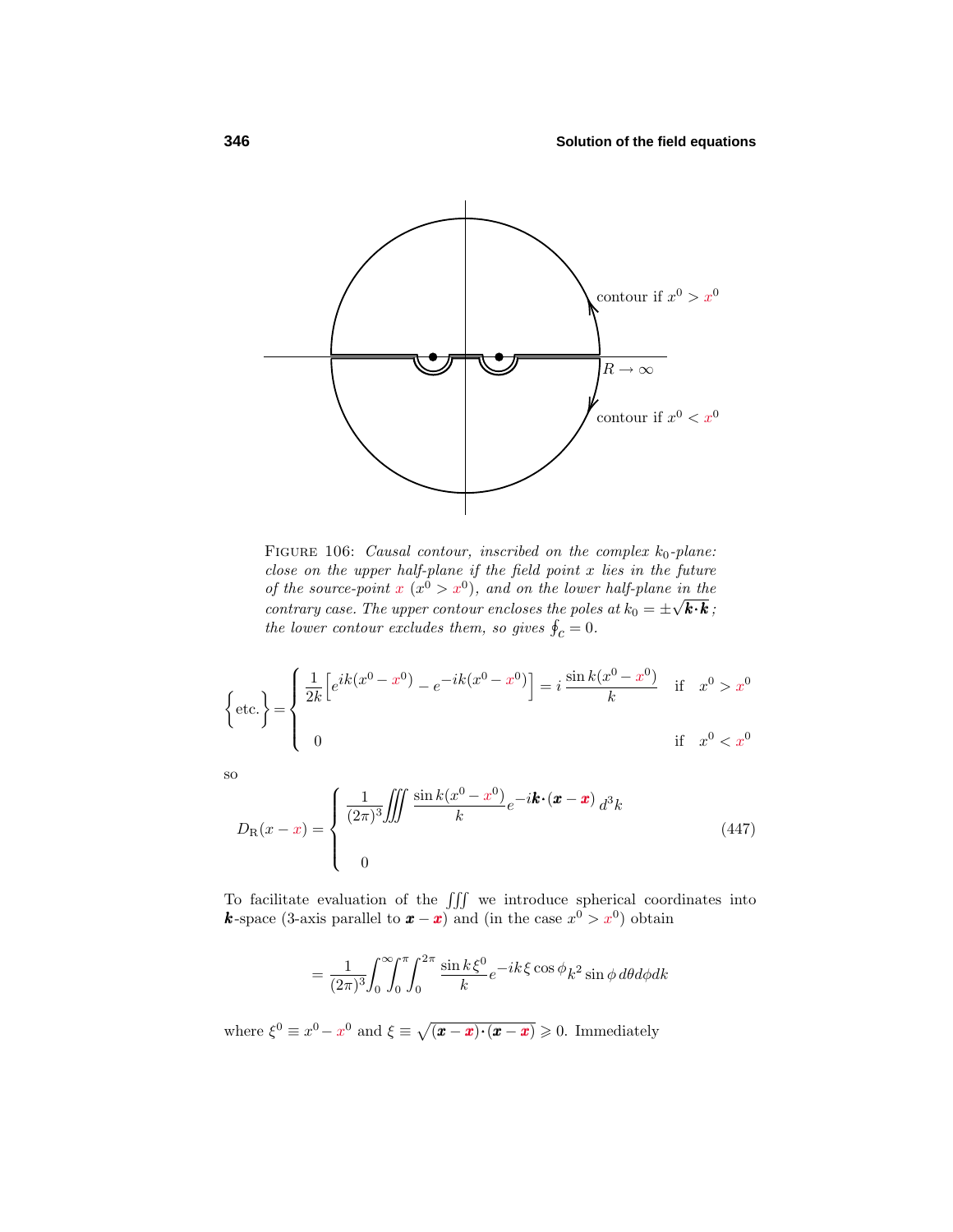#### **Construction of the electromagnetic propagators 347**

$$
= \frac{1}{(2\pi)^2} \int_0^\infty 2\sin\xi^0 k \cdot \frac{\sin\xi k}{\xi} dk
$$
  
=  $\frac{1}{\xi} \left[ \cos k(\xi^0 - \xi) - \cos k(\xi^0 + \xi) \right]$   
=  $\frac{1}{(2\pi)^2} \frac{1}{\xi} \lim_{k \to \infty} \left[ \frac{\sin k(\xi^0 - \xi)}{(\xi^0 - \xi)} - \frac{\sin k(\xi^0 + \xi)}{(\xi^0 + \xi)} \right]$ 

But  $\delta(x) = \frac{1}{\pi} \lim_{k \to \infty}$  $\frac{\sin kx}{x}$  provides a standard *parameterized representation of* the Dirac  $\delta$ -function,<sup>264</sup> so

$$
=\frac{1}{(2\pi)^2}\frac{\pi}{\xi}\left[\delta(\xi^0-\xi)-\delta(\xi^0+\xi)\right]
$$
\n(448)

The 2<sup>nd</sup> δ-function is moot when  $\xi^0 > 0$  (*i.e.*, when  $x^0$  and  $x^0$  stand in causal sequence:  $x^0 > x^0$ , while according to (447) *both* terms are extinguished when  $x^0$  <  $x^0$ . We come thus to the conclusion that

$$
D_{\mathcal{R}}(x-x) = \begin{cases} \frac{1}{4\pi\xi} \delta(\xi^0 - \xi) & : \xi^0 > 0 \\ 0 & : \xi^0 < 0 \end{cases} \tag{449.1}
$$

Were we to deform the contour  $C$  so as instead to favor *advanced action* (fields responsive to *future* source activity!) we would, by the same analysis, be led to

$$
D_{A}(x-x) = \begin{cases} 0 & \text{if } \xi^{0} > 0 \\ \frac{1}{4\pi\xi} \delta(\xi^{0} + \xi) & \text{if } \xi^{0} < 0 \end{cases}
$$
(449.2)

The *retarded* and *advanced propagators* (or Green's functions)  $D_R(\bullet)$  and  $D_A(\bullet)$ are, in an obvious sense, "natural companions." The former, according to (448), vanishes except on the lightcone that extends backwards from the fieldpoint *x*, while  $D_A(\bullet)$  vanishes except on the <u>forward</u> lightcone: see Figure 107.

What about the function  $D_0(x-x)$ ? It has, as I will show, been sitting quitely on the right side of (448):

$$
D_0(x - x) = \frac{1}{4\pi\xi} \left[ \delta(\xi^0 - \xi) - \delta(\xi^0 + \xi) \right] \quad : \quad \text{all } \xi^0
$$
  
=  $D_R(x - x) - D_A(x - x)$  (450)

Note first that  $D_0(x-x)$ —thus described, and thought of as a function of *x*—clearly vanishes except on the lightcone that extends backward and forward

<sup>264</sup> To see how the representation does its job, use *Mathematica* to Plot the function  $\frac{\sin kx}{\pi x}$  for several values of *k*, and also to evaluate  $\int_{-\infty}^{+\infty}$  $\frac{\sin kx}{\pi x} dx$ .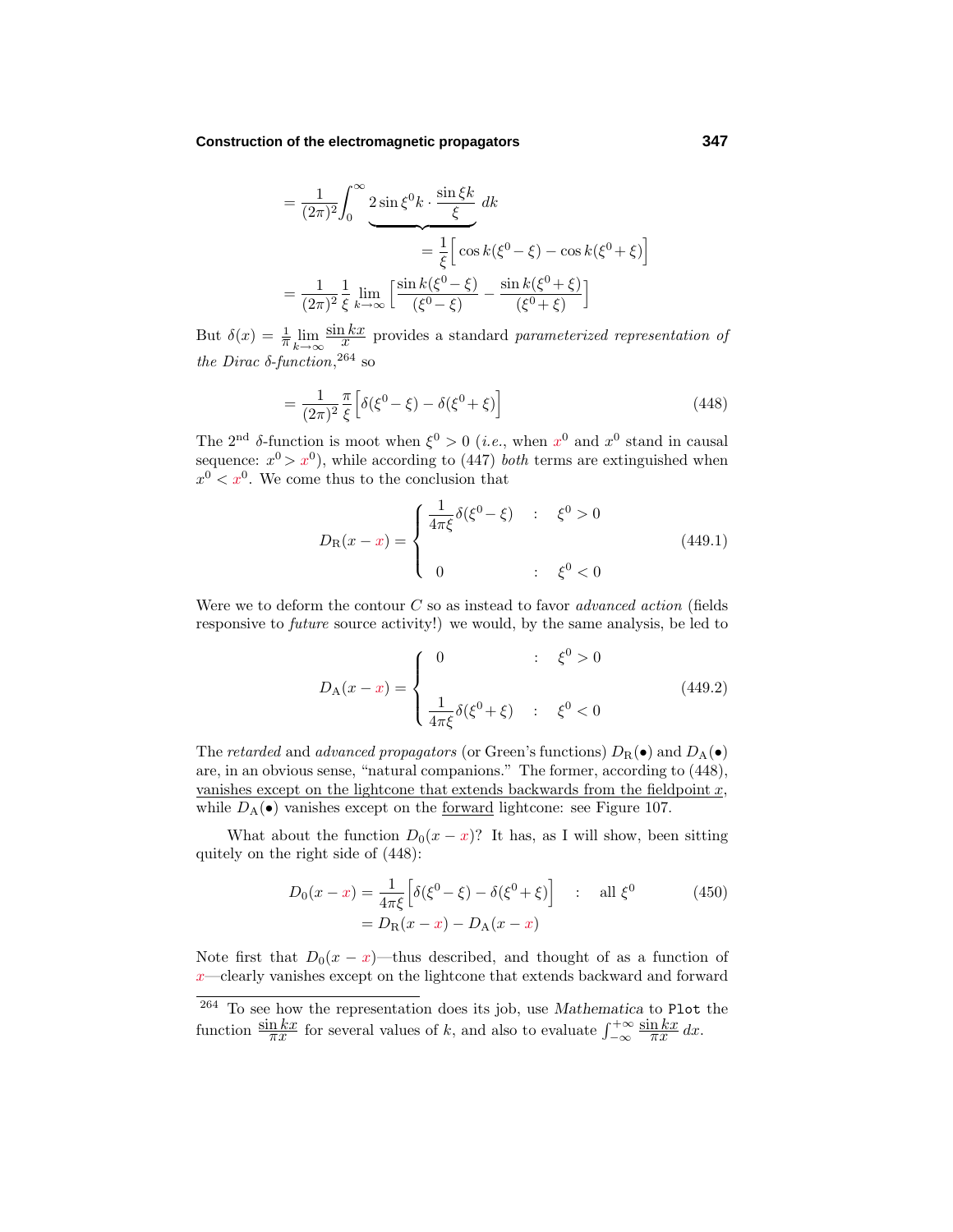

FIGURE 107: The retarded propagator  $D_R(\bullet)$  harvests source data written onto the lightcone (shown at left) that extends backward from the fieldpoint  $\bullet$ . The advanced propagator  $D_A(\bullet)$  looks similarly to the forward lightcone. Source data at the  $\bullet$  shown at left is actually invisible to the fieldpoint  $\bullet$ , since it lies interior to rather than on the backward cone (but it would become visible if the photon had mass). Ditto at right.

from  $x$ , so the  $3<sup>rd</sup>$  of the conditions (441) is clearly satisfied. Writing

$$
D_0(x - x) \equiv \mathcal{D}(\xi^0, \xi)
$$

we observe that  $\mathcal{D}(\xi^0, \xi)$  is, by (450), an *odd* function of  $\xi^0$ , so

$$
\mathcal{D}(0,\xi) = 0 \quad : \quad \text{all } \xi
$$

which serves to establish the 4<sup>th</sup> of the conditions (441). That  $\Box D_0(x-x)=0$ (the  $1<sup>st</sup>$  of those conditions) follows from the remarks  $(i)$  that the functions  $G_{\text{C}}(x-x)$  described at (446) satisfy  $\Box G_{\text{C}}=0$  for every contour *C*, and (ii) that  $G_{\text{C}} \rightarrow D_0$  if we take *C* to be (topologically equivalent to) the <u>bounded</u> contour shown in Figure 108. Finally, we observe (see again (447))that

$$
\frac{\partial}{\partial x^0}D_0(x-x) = \frac{1}{(2\pi)^3} \iiint \cos k(x^0 - x^0)e^{-i\mathbf{k} \cdot (\mathbf{x} - \mathbf{x})} d^3k
$$

$$
= \frac{1}{(2\pi)^3} \iiint e^{-i\mathbf{k} \cdot (\mathbf{x} - \mathbf{x})} d^3k \quad \text{when} \quad x^0 = x^0
$$

But 
$$
= \delta(\boldsymbol{x} - \boldsymbol{x})
$$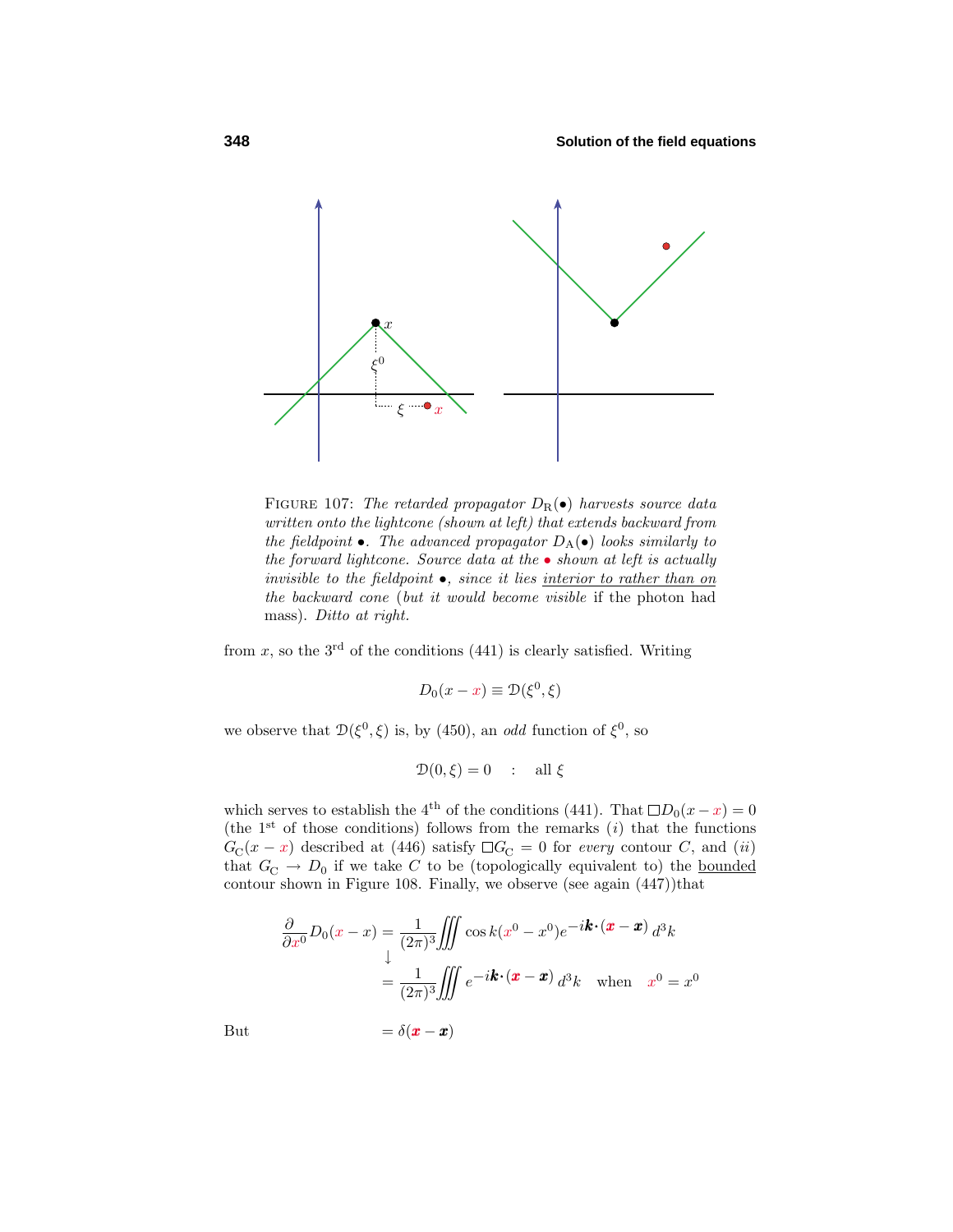

FIGURE 108: The <u>bounded</u> contour that, when introduced into (446), yields the function  $D_0$ . The contours shown in Figure 106 have the property that they are "this or that, depending on the sign of the time," and it is because they "flip" that they give rise to a solution of the inhomogeneous wave equation. The contour shown above entails no such flip, so gives rise to a solution of the homogeneous wave equation. The point is developed in the text, and—in much great detail—in a reference cited.

by the Fourier integral theorem,<sup>265</sup> and this expresses the upshot of the 2<sup>nd</sup> of the conditions (441). Further analysis would show that the  $D_0(x-x)$  described above is the unique realization of the conditions (441).

Returning with (450) to (447) we obtain

$$
D_{R}(x - x) = \theta(x^{0} - x^{0}) \cdot D_{0}(x - x)
$$
  

$$
D_{A}(x - x) = -\theta(-x^{0} + x^{0}) \cdot D_{0}(x - x)
$$

where  $\theta(x)$  is the *Heaviside step function*:

$$
\theta(x) = \int_{-\infty}^{x} \delta(\xi) d\xi = \begin{cases} 0 & x < 0 \\ \frac{1}{2} & x = 0 \\ 1 & x > 0 \end{cases}
$$

It's occurance in this context can be traced to the sign-of-the-times-dependent "contour flipping" that enters into the definitions of  $D_R(x-x)$  and  $D_A(x-x)$ "

<sup>265</sup> The Fourier integral theorem asserts that

$$
\phi(x) = \frac{1}{\sqrt{2\pi}} \int e^{ikx} \left\{ \frac{1}{\sqrt{2\pi}} \int e^{-ikx} \phi(x) \, dx \right\} dk
$$

for "all"  $\phi(x)$ . Reversing the order of integration, we obtain the identity used in the text

$$
\delta(x - x) = \frac{1}{2\pi} \int e^{-ik(x - x)} \, dk
$$

which can be considered to lie at the heart of Fourier's theorem and of Fourier analysis.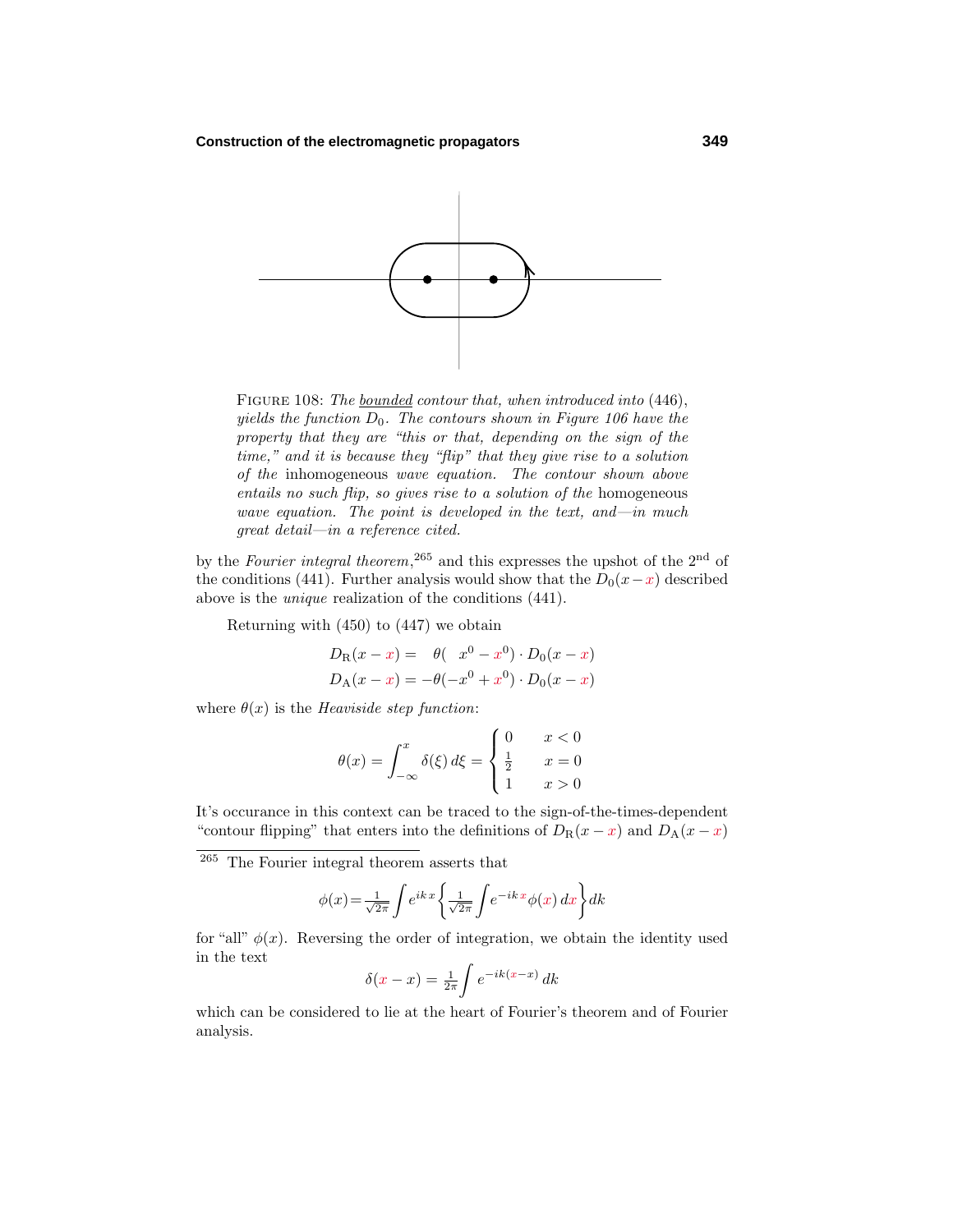(see again Figure 106) but is absent from the definition of  $D_0(x-x)$ .<sup>266</sup>

From the fact that  $D_0(\bullet)$  is attached to *both sectors* of the lightcone we conclude (see again (442)) that if we know the values assumed by the free ambient field  $\phi_0$  and its derivatives  $\partial \phi_0$  on *some* spacelike surface  $\sigma'$  then we know the values assumed *everywhere* by  $\phi_0$ : the free field equations allow us both to *predict* and to *retrodict*. But the field equations do not, in general, allow us to predict source motion, which is typically of semi-extrinsic origin (we haven't yet decided whether to flip the light switch or not!) *...* and it is for this reason that we have—"by hand," not from mathematical (or deep physical?) necessity—inserted  $D_{\rm R}(\bullet)$  rather than  $D_{\rm A}(\bullet)$  into (438.1).

The preceding analysis has been somewhat "heavy." But it has yielded results—see again  $(438)$ ,  $(442)$ ,  $(449)$  &  $(450)$ —of remarkable simplicity and high plausibility. It has employed analytical methods which have in fact long been standard to several branches of "linearity-dominated" physics and engineering (though their importation into classical/quantum electrodynamics is—oddly—of relatively recent date: it was accomplished in the late  $1940$ 's and early 1950's by Julian Schwinger) ...and which are, beneath the surface clutter, really rather pretty (Richard Crandall's "favorite stuff"). I turn now to discussion of some of the specific electrodynamical implications of the material now in hand.

2. Application: the Liénard-Wiechert potential. Let the values—values consistent with the Lorentz gauge condition—assumed by the 4-potential  $A^{\mu}$  and its first derivatives  $\partial^{\alpha}A^{\mu}$  on some everywhere-spacelike surface  $\sigma$  be given/prescribed. Then (see again (442): also Figure 109)

$$
A^{\mu}(x) = \int_{\sigma} \left\{ A^{\mu}(x) \partial^{\alpha} D_0(x - x) - D_0(x - x) \partial^{\alpha} A^{\mu}(x) \right\} d\sigma_{\alpha}
$$
 (451)

describes the "evolved values" that—in forced consequence of the equations of free-field motion—are assumed by our "ambient field" at points *x* which lie off the "data surface"  $\sigma$ . Any *particular* inertial observer would in most cases find it most natural to take  $\sigma$  to be a time-slice, and in place of (451) to write

$$
= \iiint \Big\{ A^{\mu}(x) \frac{\partial}{\partial x^0} D_0(x-x) - D_0(x-x) \frac{\partial}{\partial x^0} A^{\mu}(x) \Big\} dx^1 dx^2 dx^3
$$

While every particular observer has that option (Figure 110), it must be borne in mind that the time-slice concept is not boost invariant: the point was illustrated in Figure 58, and is familiar as the "breakdown of non-local simultaneity." The preceding equation states explicitly how the value of  $A^{\mu}(x)$  depends upon the initial value and initial time derivative of the field, and establishes the sense in which "launching a free electromagnetic field" is like throwing a ball. $^{267}$ 

<sup>&</sup>lt;sup>266</sup> This topic is developed in unusual detail in §§3 & 4 of my "Simplified production of Dirac  $\delta$ -function identities,"  $(1997)$ .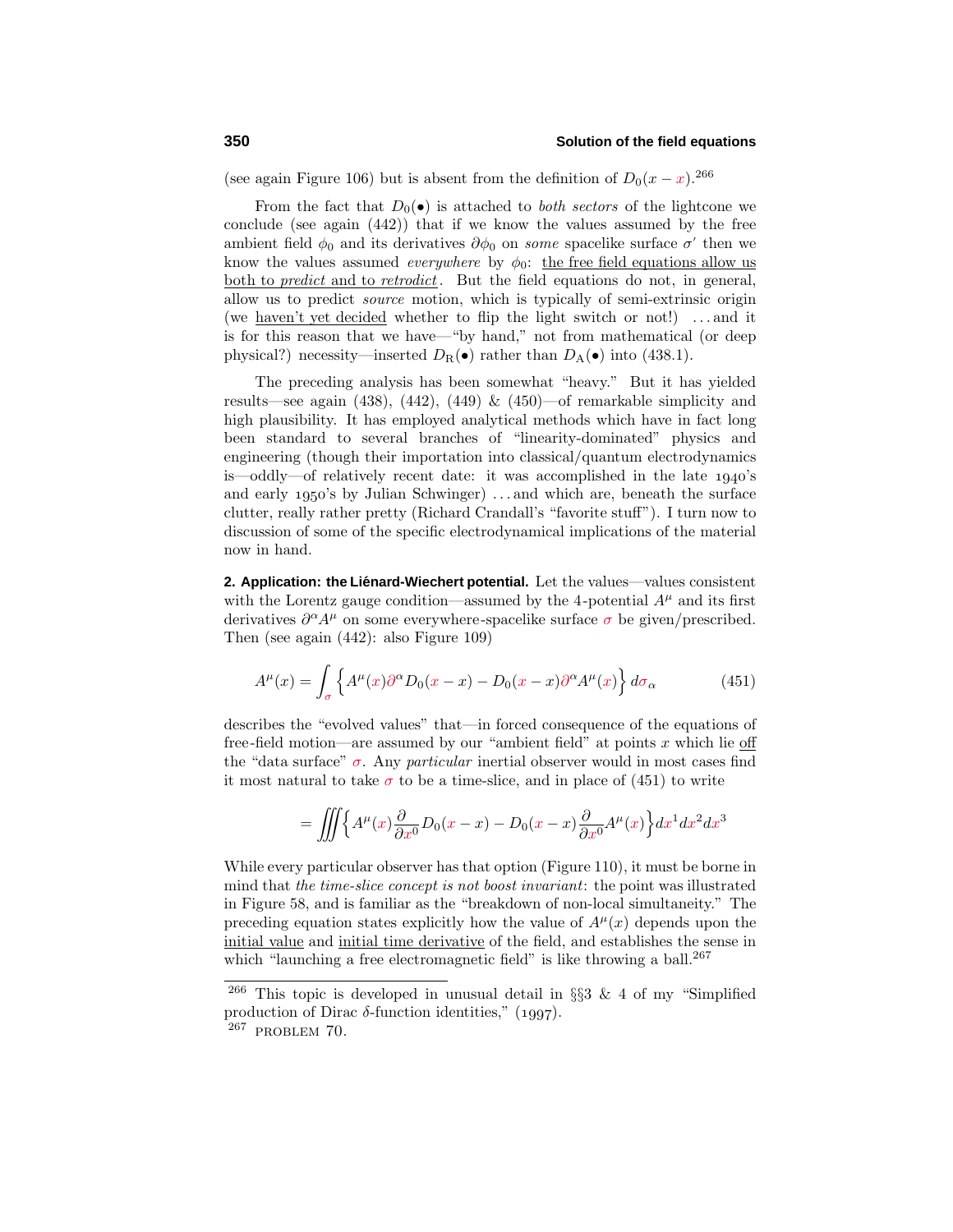

FIGURE 109: Cauchy data is written onto the dotted surface  $\sigma$ . The function  $D_0(x-x)$  vanishes <u>except on the lightcone</u>: it serves in (451) to describe how data at the intersection of  $\sigma$  with the lightcone is conflated to produce the value assumed by  $A^{\mu}$  at the fieldpoint  $\bullet$ . As the temporal coordinate of  $\bullet$  increases the intersection becomes progressively more remote, until finally it enters a region where (in typical cases) the initial data was null *...*which is to say: the ambient field at any given spatial location can be expected ultimately to die away. The die-off is reenforced by the  $(4\pi\xi)^{-1}$  which was seen at  $(450)$  to enter into the design of  $D_0$ .



Figure 110: An inertial observer has exercised his non-covariant option to deposit his Cauchy data on a time-slice. Only data at the spherical intersect of the lightcone and the time-slice contribute to the value assumed at  $\bullet$  by  $A^{\mu}$ , though "if the photon had mass" then data interior to the sphere would also contribute.<sup>2</sup>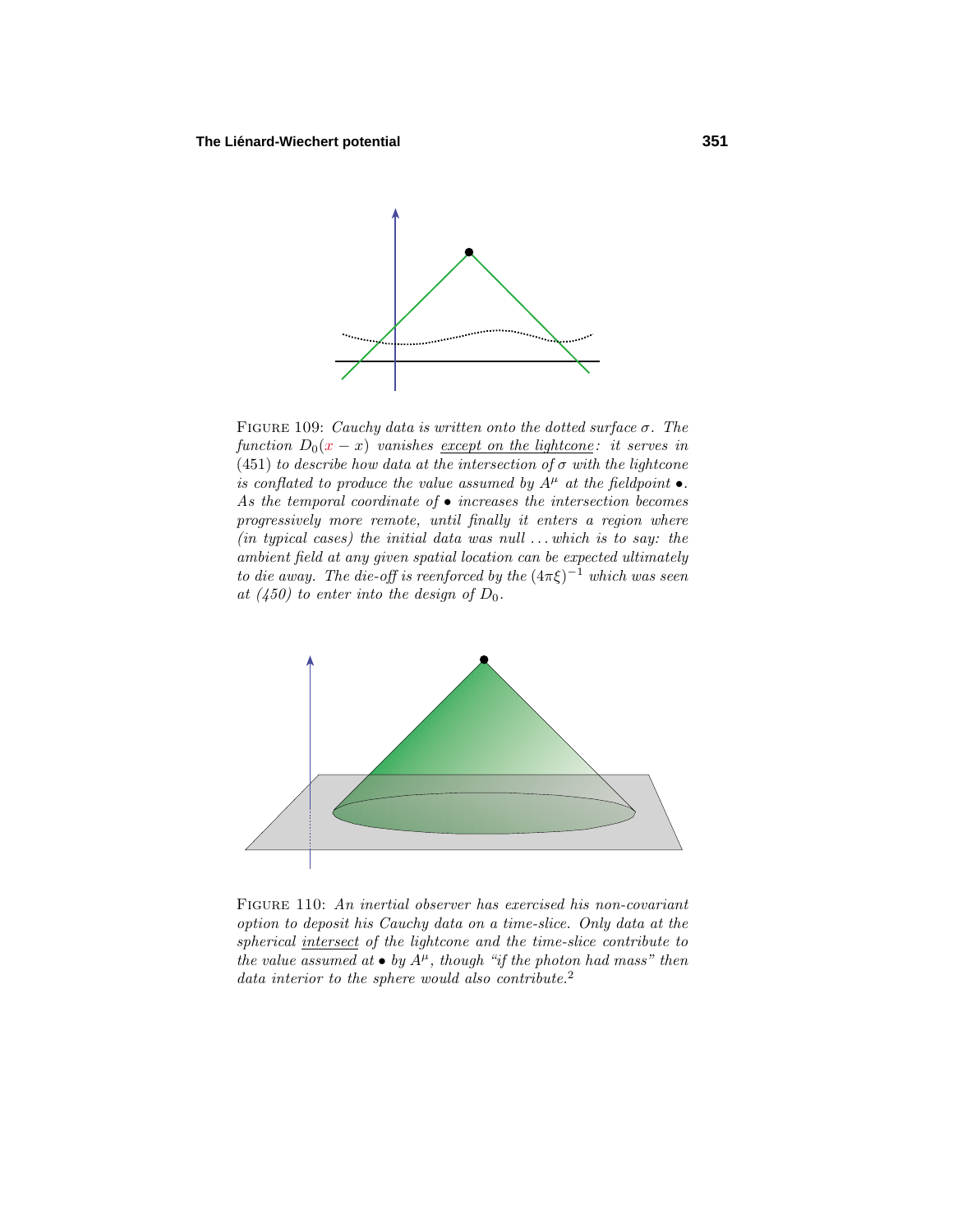# **352 Solution of the field equations**

We turn our attention now to the component of the  $A^{\mu}$ -field that arises from source activity, which according to (438/449) can be described

$$
A^{\mu}(x) = \frac{1}{c} \int D_{\rm R}(x - x) j^{\mu}(x) d^4 x \tag{452.1}
$$

$$
D_{\rm R}(x-x) = \begin{cases} \frac{1}{4\pi R} \delta(cT - R) & : T > 0\\ 0 & : T < 0 \end{cases} \tag{452.2}
$$

with  $cT \equiv x^0 - x^0$  and  $R \equiv |\mathbf{x} - \mathbf{x}|$ . We can therefore state that the value assumed by  $A^{\mu}$  at the field point *x* arises (by superposition) entirely from the source activity sampled by the lightcone which extends backward from *x*. In an effort to expose more clearly the meaning of this result we consider  $j^{\mu}(x)$  to arise from a solitary point charge *e* in arbitrarily prescribed motion: we assume, in other words, that  $j^{\mu}(x)$  can be described (see again (323))

$$
j^{\mu}(x) = ec \int_{-\infty}^{+\infty} u^{\mu}(\tau) \delta(x - x(\tau)) d\tau
$$

Immediately

$$
A_{\rm R}^{\mu}(x) = e \int D_{\rm R}(x - x) \int_{-\infty}^{+\infty} u^{\mu}(\tau) \delta(x - x(\tau)) d\tau d^4x
$$
  
\n
$$
= e \int_{-\infty}^{+\infty} \int u^{\mu}(\tau) D_{\rm R}(x - x) \delta(x - x(\tau)) d^4x d\tau
$$
  
\n
$$
= e \int_{-\infty}^{+\infty} u^{\mu}(\tau) D_{\rm R}(x - x(\tau)) d\tau
$$
  
\n
$$
= \frac{e}{4\pi} \int_{-\infty}^{+\infty} u^{\mu}(t) \frac{1}{R(\tau)} \delta(G(\tau)) d\tau
$$
  
\n
$$
G(\tau) \equiv cT(\tau) - R(\tau)
$$

An elementary change-of-variables argument<sup>268</sup> leads to the important general conclusion that

$$
\delta(g(x)) = \sum_{\alpha} \frac{1}{|g'(x_{\alpha})|} \delta(x - x_{\alpha})
$$
\n(453)

where  $g'(x_\alpha) \equiv \frac{d}{dx}g(x)$  and where (see Figure 111) the  $x_\alpha$  locate the zeros of  $g(x)$ . It follows by way of application to the problem at hand that

$$
=\frac{e}{4\pi}\int_{-\infty}^{+\infty}u^{\mu}(t)\frac{1}{R(\tau)}\frac{1}{|G'(\tau_0)|}\delta(\tau-\tau_0)\,d\tau\tag{454}
$$

where  $\tau_0$  is the proper time at which  $x(\tau)$  punctures the backward lightcone, and where  $G' \equiv \frac{d}{d\tau} G$ . If  $t_0$ ,  $\mathbf{x}_0$  and  $\mathbf{v}_0$  refer to the source-particle at the instant of puncture, then we have (borrowing a trick from page 192)

<sup>&</sup>lt;sup>268</sup> See ELECTRODYNAMICS (1972), page 304. An alternative argument—that makes transparent the origin of the perplexing absolute value bars—can be found in the little paper cited just above.<sup>264</sup>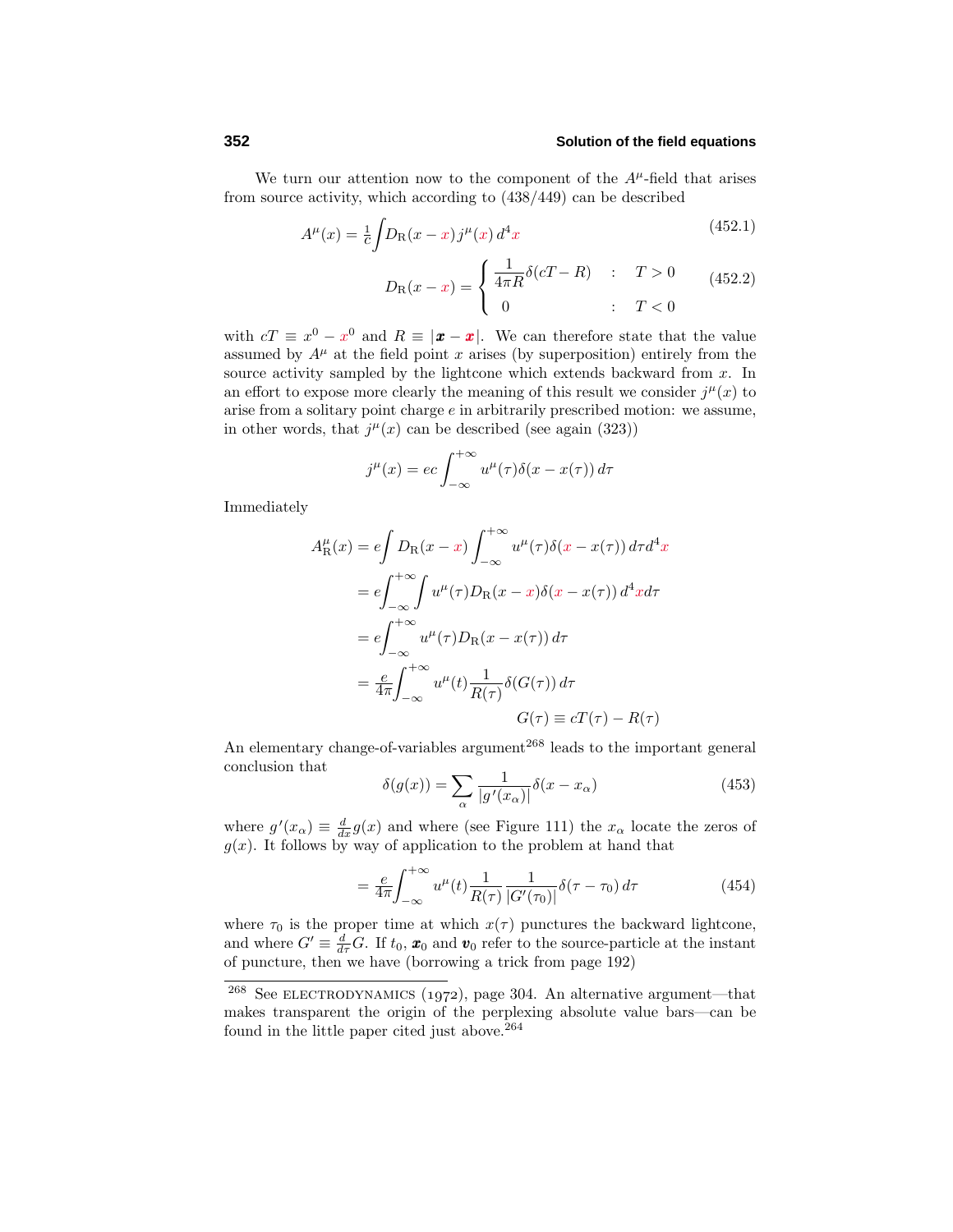

FIGURE 111: Zeros  $x_{\alpha}$  of a function  $g(x)$ . The numbers  $x_{\alpha}$  and  $g(x_{\alpha})$  enter into the formulation of the important identity (453).

$$
G'(\tau_0) = \gamma_0 \frac{d}{dt_0} \left\{ c(t - t_0) - \sqrt{\mathbf{R} \cdot \mathbf{R}} \right\} \quad \text{with} \quad \mathbf{R} \equiv \mathbf{x} - \mathbf{x}_0
$$
  
=  $\gamma_0 \left( -c + \hat{\mathbf{R}} \cdot \mathbf{v}_0 \right)$   
=  $-c \gamma_0 (1 - \beta_{\parallel})_0$   
 $\beta_{\parallel} \equiv \frac{1}{C} \hat{\mathbf{R}} \cdot \mathbf{v} \equiv \begin{cases} \text{magnitude of the component} \\ \text{of } \boldsymbol{\beta} \text{ that is parallel to } \mathbf{R} \end{cases}$  (455)

Returning with (455) to (454) we obtain  $269$ 

$$
A_{\rm R}^{\mu}(x) = \frac{e}{4\pi} \left[ \frac{1}{c\gamma (1 - \beta_{\parallel})R} u^{\mu} \right]_{0}
$$
(456.1)  
 
$$
\sum_{\text{signifies "evaluation at the puncture point"}}
$$

which—recall  $A = \begin{pmatrix} \varphi & \varphi \\ \varphi & \varphi & \varphi \end{pmatrix}$ *A* and  $u = \gamma \left( \frac{c}{v} \right)$ *v* —can also be formulated

$$
\varphi_{\mathcal{R}}(x) = \frac{e}{4\pi} \left[ \frac{1}{(1 - \beta_{\parallel})R} \right]_0
$$
\n
$$
\mathbf{A}_{\mathcal{R}}(x) = \frac{e}{4\pi} \left[ \frac{1}{(1 - \beta_{\parallel})R} \boldsymbol{\beta} \right]_0
$$
\n(456.2)

Equations (456)—which are, in view of the complexity of the argument from which they derive, remarkably simple, and which describe the potential

<sup>269</sup> Beware! The <sup>R</sup> on the left is intended to signify "retarded," while on the right *R* means "length of *R*."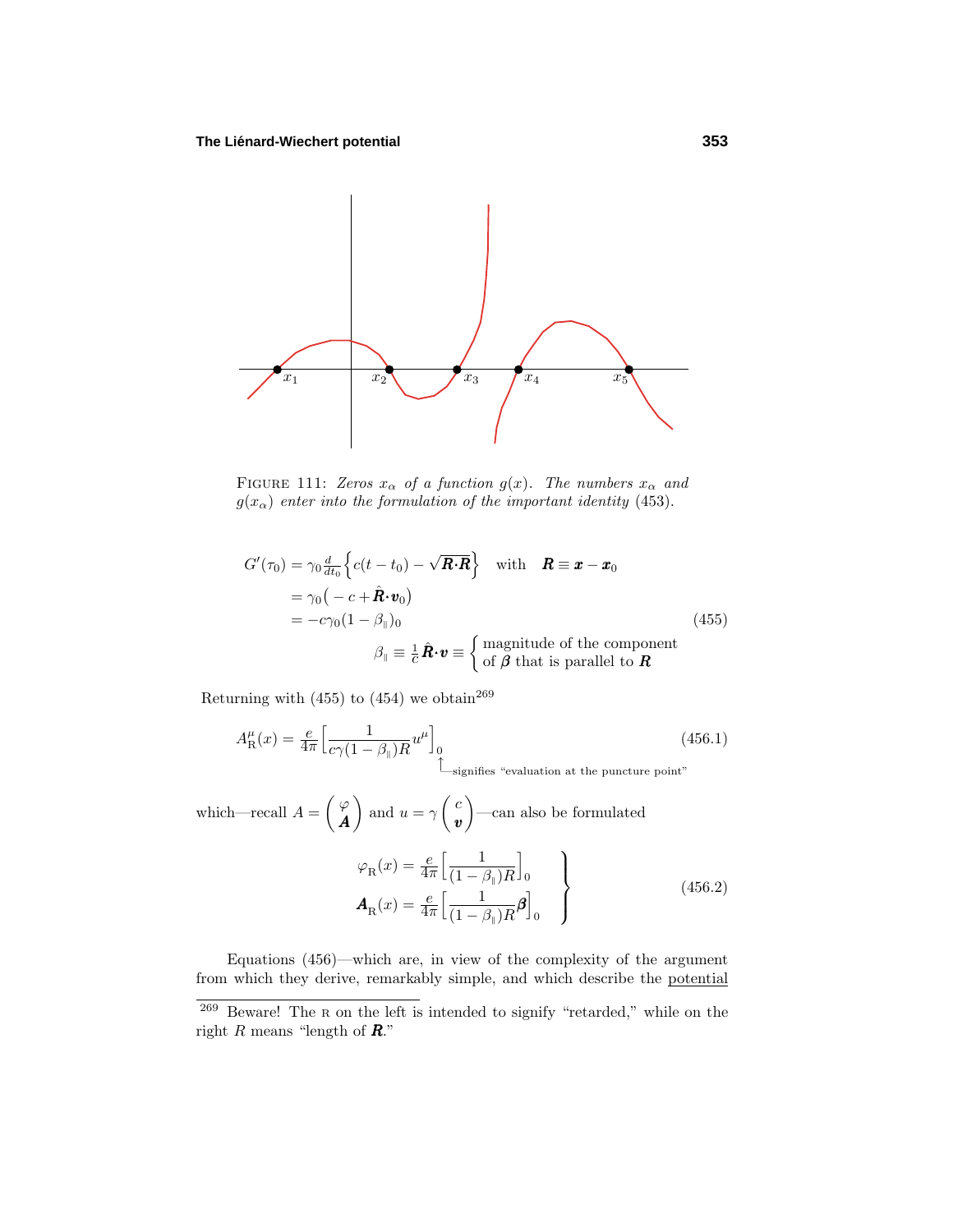fields generated by the retarded action of a moving point charge—were first obtained by A. Liénard  $(1898)$  and E. Wiechart  $(1900)$ , and describe what are universally known as the Liénard-Wiechart potentials. The "retarded potential" idea was apparently original to B. Riemann  $(1859)$ , and the essence of  $(452)$ can reportedly be found in work  $(1867)$  of Ludwig Lorenz (who, as previously remarked, is to be distinguished from H. A. Lorentz). The work of Riemann and of Lorenz was known to Maxwell, but one gets the impression (see Treatise on Electricity & Magnetism,  $\S$ 805 and 861–end) that Maxwell was not much impressed. Which—though historically explicable—is too bad, for equations (456) are, as will emerge, fundamental to the theory of radiative processes.

The "advanced analogs" of (456) can be obtained by reversing the signs of all  $\beta_{\parallel}$ -terms and evaluating [etc.] at the <u>future puncture point</u>.

The Liénard-Wiechart potential  $(456.2)$  gives back the familiar Coulomb potential

$$
\varphi(x) = \frac{e}{4\pi R}
$$

$$
A(x) = 0
$$

when the source is at rest (see the figure), and the "retarded evaluation" idea



FIGURE 112: Show in red is the worldline of a charged particle at rest (with respect to the inertial observer who drew the diagram). The distance from the field point *x* to the puncture point on the backward lightcone was seen to be *R...* and so—as yet unbeknownst to the field point—it has remained.

conforms nicely to our physical intuition. It is, therefore, the  $\gamma(1-\beta_{\parallel})$ -term in (456.1) and the  $(1 - \beta_{\parallel})$ -term in (456.2) that demand "explanation" if we are to say that we "understand" (456). Now ... if  $\theta$  is the angle subtended by  $\beta$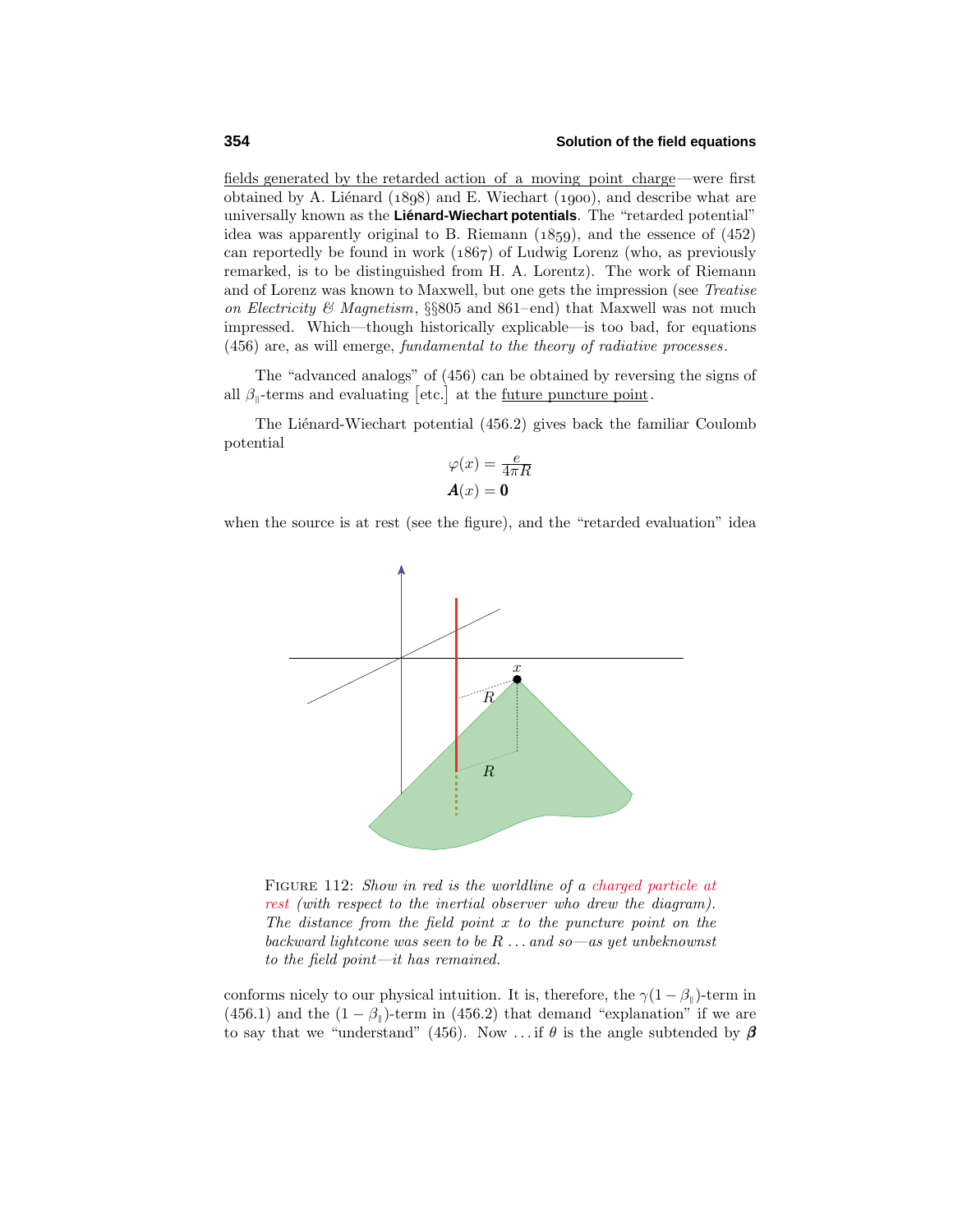

Figure 112: Polar plots showing the *θ*-dependence of the Doppler  $factor \sqrt{1 - \beta^2}/(1 - \beta \cos \theta)$ , with  $\beta = 0, 0.2, 0.4, 0.6, 0.8, 0.95$ .

and  $\boldsymbol{R}$  we have

$$
\frac{1}{\gamma(1-\beta_{\parallel})} = \frac{1}{\gamma(1-\beta\cos\theta)} = \begin{cases} \sqrt{\frac{1+\beta}{1-\beta}} > 1 \text{ at } \theta = 0\\ &= 1 \text{ at } \theta = \arccos\left[\frac{1-\sqrt{1-\beta^2}}{\beta}\right] \\ & \frac{1}{\gamma} < 1 \text{ at } \theta = 90^{\circ} \\ & \sqrt{\frac{1-\beta}{1+\beta}} < 1 \text{ at } \theta = 180^{\circ} \end{cases}
$$

—results of which the preceding figure provides vivid graphic interpretations. The expressions  $[(1 + \beta)/(1 - \beta)]^{\pm 1}$  are familiar (recall again PROBLEM 43) as the eigenvalues of  $\Lambda(\beta)$ : they are found, morover, to be fundamental to the description of the *relativistic Doppler effect*,<sup>270</sup> so

$$
\frac{1}{\gamma(1-\beta_{\parallel})} \equiv \text{Doppler factor}
$$

becomes<sup>271</sup> a natural terminology. Looking back again to  $(456.1)$ , we see that the Doppler factor

• serves to *enhance* the value of  $A_{\rm R}^{\mu}$  if the source point is seen by the field point to be approaching at the moment of puncture:

$$
0\leqslant \theta_0\leqslant \cos^{\!-\!1}\Big[\frac{1-\sqrt{1-\beta^2}}{\beta}\Big]_0
$$

 $\bullet\,$  serves in the contrary case to  $\emph{diminish}$  the value of  $A_{\rm R}^\mu$ 

*...* which is what one would expect if (see Figure 114) the lightcone possessed some small but finite "thickness," for in the former case the field point would then get a relatively "longer look" at the source point, and in the latter case a "briefer look." Note that it is not the Doppler factor itself but the

truncated Doppler factor 
$$
\equiv \frac{1}{(1 - \beta_{\parallel})}
$$

that stands in (456.2).

 $270$  See ELECTRODYNAMICS (1972) page 239.

 $271$  Compare A. Sommerfeld, *Electrodynamics* (1952), page 250.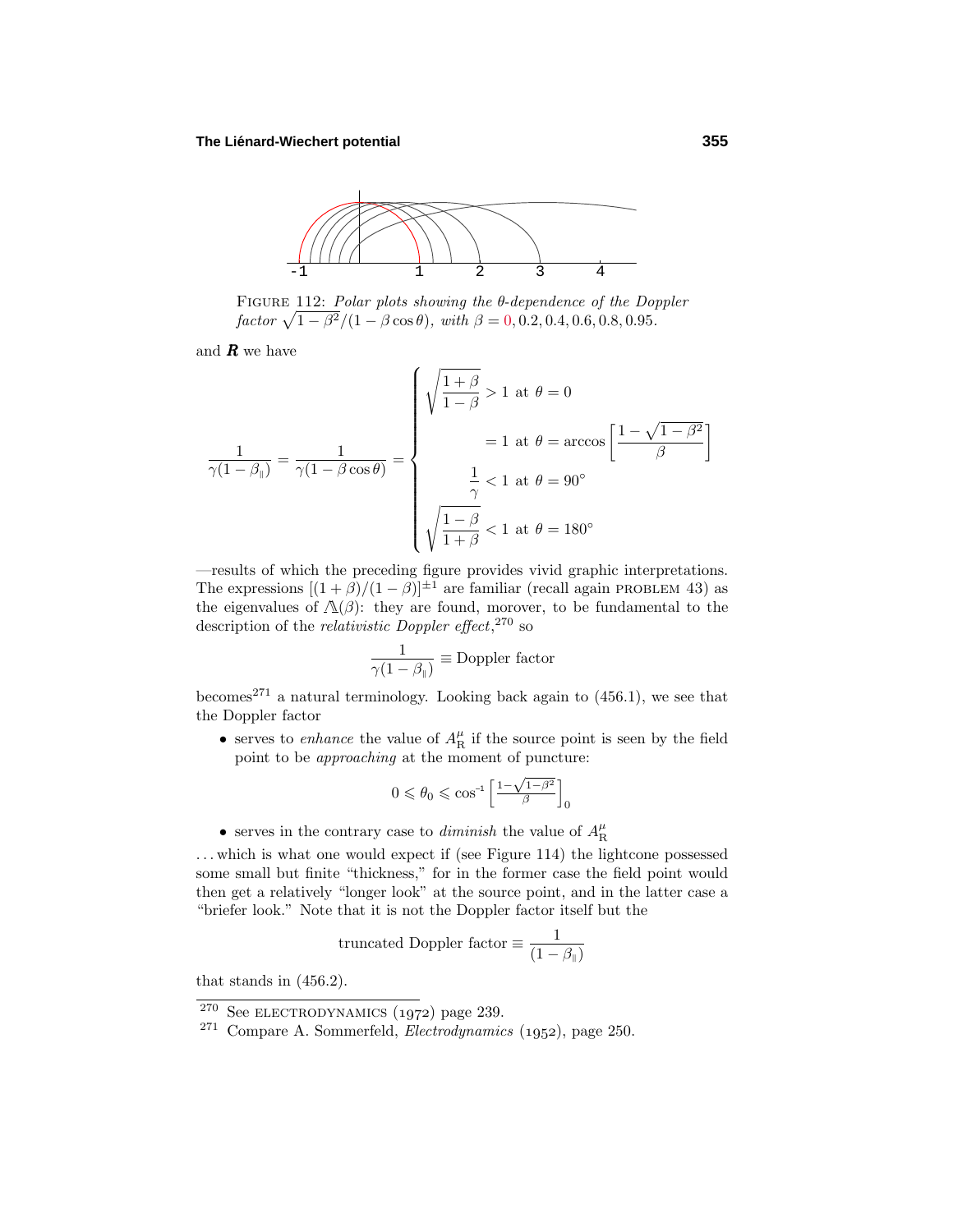

FIGURE 114: If the lightcone had "thickness" then the presence of the Doppler factor in (456) could be understood qualitatively to result from the relatively "longer look" that the field point gets at approaching charges, the relatively "briefer look" at receding charges.



FIGURE 115: Construction used to define the "effective present distance" from source to field point:

$$
R_{\text{eff}} = (R - v_{\parallel}T)_0 = (R - \beta_{\parallel}cT)_0 = (1 - \beta_{\parallel})_0R_0
$$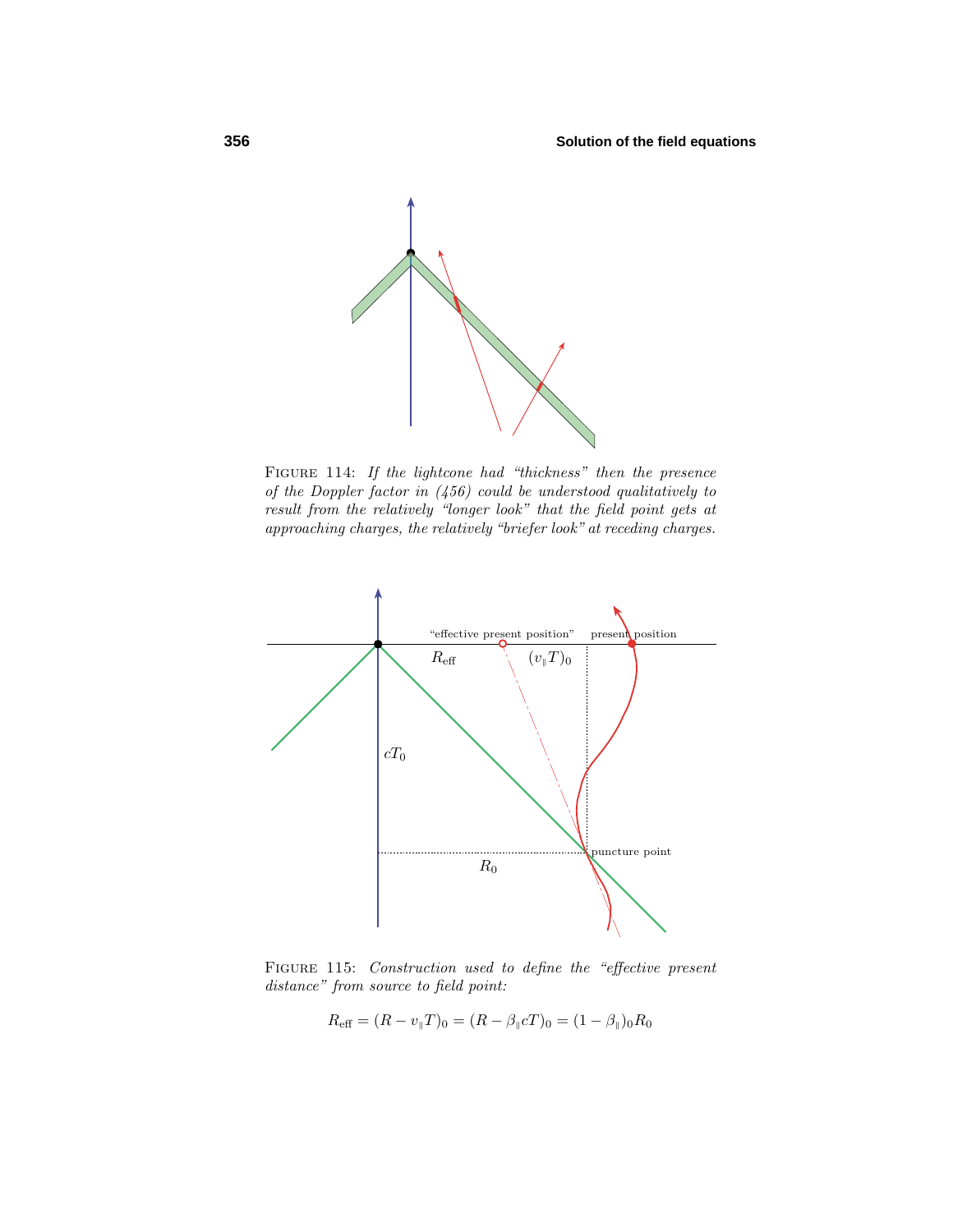# **Field of a point source in arbitrary motion 357**

Some textbook writers make much of the curious fact that it is possible (see Figure 115) by linear extrapolation from the puncture point data to arrive at an "physical interpretation" of the expression  $[(1 - \beta_{\parallel})R]_0$ 

$$
[(1 - \beta_{\parallel})R]_0 = R_{\text{eff}} \equiv \begin{cases} \text{present distance from field point to charge if} \\ \text{the charge had moved uniformly/rectilinearly} \\ \text{since the moment of puncture} \end{cases}
$$

and in this notation to cast (456.2) in the form

$$
\begin{aligned} \varphi_{\mathrm{R}}(x) &= \frac{e}{4\pi R_{\mathrm{eff}}} \\ \pmb{A}_{\mathrm{R}}(x) &= \frac{e}{4\pi R_{\mathrm{eff}}} \pmb{\beta}_0 \end{aligned}
$$

My own view is that the whole business, though memorably picturesque, should be dismissed as a mere curiosity *...* on grounds that it is too alien to the spirit of relativity—and to the letter of the principle of manifest Lorentz covariance—to be of "deep" significance. More worthy of attention, as will soon be demonstrated, is the fact that equations  $(456)$  admit<sup>272</sup> of the following manifestly covariant formulation

$$
A_{\rm R}^{\mu}(x) = \frac{e}{4\pi} \left[ \frac{u^{\mu}}{R_{\alpha} u^{\alpha}} \right]_{0}
$$
 (457)  
where  

$$
R^{\mu} \equiv x^{\mu} - x^{\mu}(\tau)
$$

**3. Field of a point source in arbitrary motion.** What we want now to do is to evaluate

$$
F_{\rm R}^{\mu\nu}(x) = \partial^{\mu} A_{\rm R}^{\nu}(x) - \partial^{\nu} A_{\rm R}^{\mu}(x)
$$

 $where$ 

 $A_{\rm R}^{\mu}(x)$  is given most conveniently by (457)

So the physics of what follows is conceptually straightforward. The point is worth keeping in mind, for the computational details are—like the final result quite intricate.

Turning now, therefore, to the evaluation of

$$
\partial^{\mu}A_{\rm R}^{\nu}(x)=g^{\mu m}\frac{\partial}{\partial x^{m}}\Big\{\frac{e}{4\pi}\Big[\frac{u^{\nu}}{R_{\alpha}u^{\alpha}}\Big]_{0}\Big\}
$$

*...* it is critically important to notice that (see the following figure) variation of the field point *x* induces a variation of the proper time of puncture; i.e., that  $\tau_0$  is *x*-dependent:  $\tau_0 = \tau_0(x)$ . Formally,

$$
\frac{\partial}{\partial x^m} = \frac{\partial}{\partial x^m} + \frac{\partial \tau}{\partial x^m} \frac{\partial}{\partial \tau}
$$

where  $\partial_n$  senses *explicit x*-dependence and  $(\partial_m \tau) \frac{\partial}{\partial \tau}$  senses *covert x*-dependence.

 $272$  PROBLEM 71.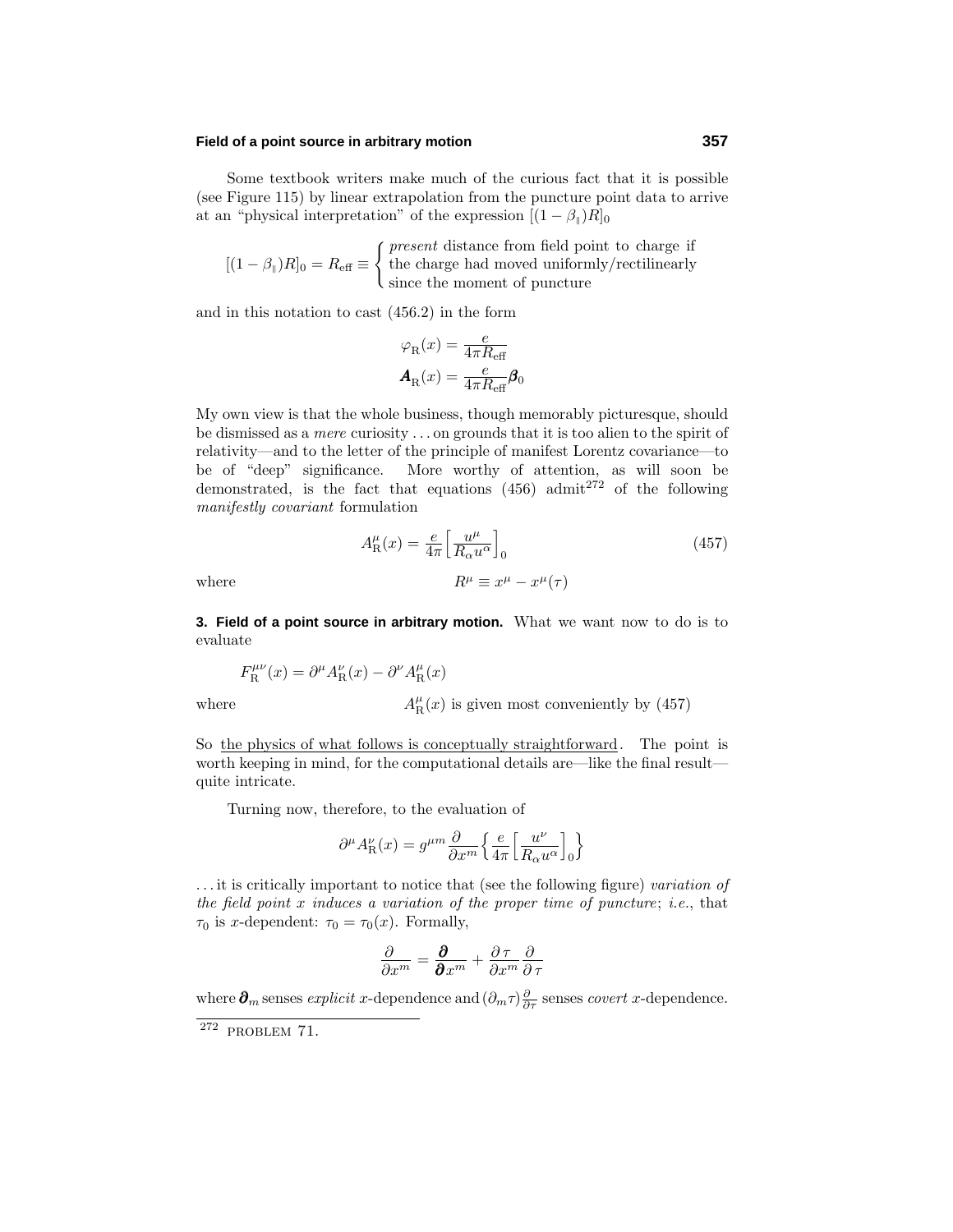

Figure 116: Variation of the field point *x* typically entails variation also of the puncture point, and it is this circumstance that makes evaluation of the electromagnetic field components so intricate.

Proceeding thus from

$$
\partial^{\mu}A_{\mathcal{R}}^{\nu}(x) = \frac{e}{4\pi}g^{\mu m}\left[\left\{\frac{\partial}{\partial x^{m}} + \frac{\partial \tau}{\partial x^{m}}\frac{\partial}{\partial \tau}\right\}\frac{u^{\nu}(\tau)}{R_{\alpha}(x,\tau)u^{\alpha}(\tau)}\right]_{0}\right\}
$$

$$
R_{\alpha}(x,\tau) \equiv x_{\alpha} - x_{\alpha}(\tau)
$$

we are led by straightforward calculation to the following result:

$$
= \frac{e}{4\pi} \left[ \frac{1}{(R_{\alpha}u^{\alpha})^2} \left( c^2 g^{\mu m} \frac{\partial \tau}{\partial x^m} - u^{\mu} \right) u^{\nu} \right]_0
$$
  
 
$$
+ \frac{e}{4\pi} \left[ \frac{1}{(R_{\alpha}u^{\alpha})} g^{\mu m} \frac{\partial \tau}{\partial x^m} \left\{ a^{\nu} - \frac{(R_{\alpha}a^{\alpha})}{(R_{\beta}u^{\beta})} u^{\nu} \right\} \right]_0
$$
(458)

Here use has been made of  $u^{\alpha}u_{\alpha} = c^2$  and also of

$$
a^{\mu} \equiv \frac{du^{\mu}(\tau)}{d\tau} = 4
$$
-acceleration of the source particle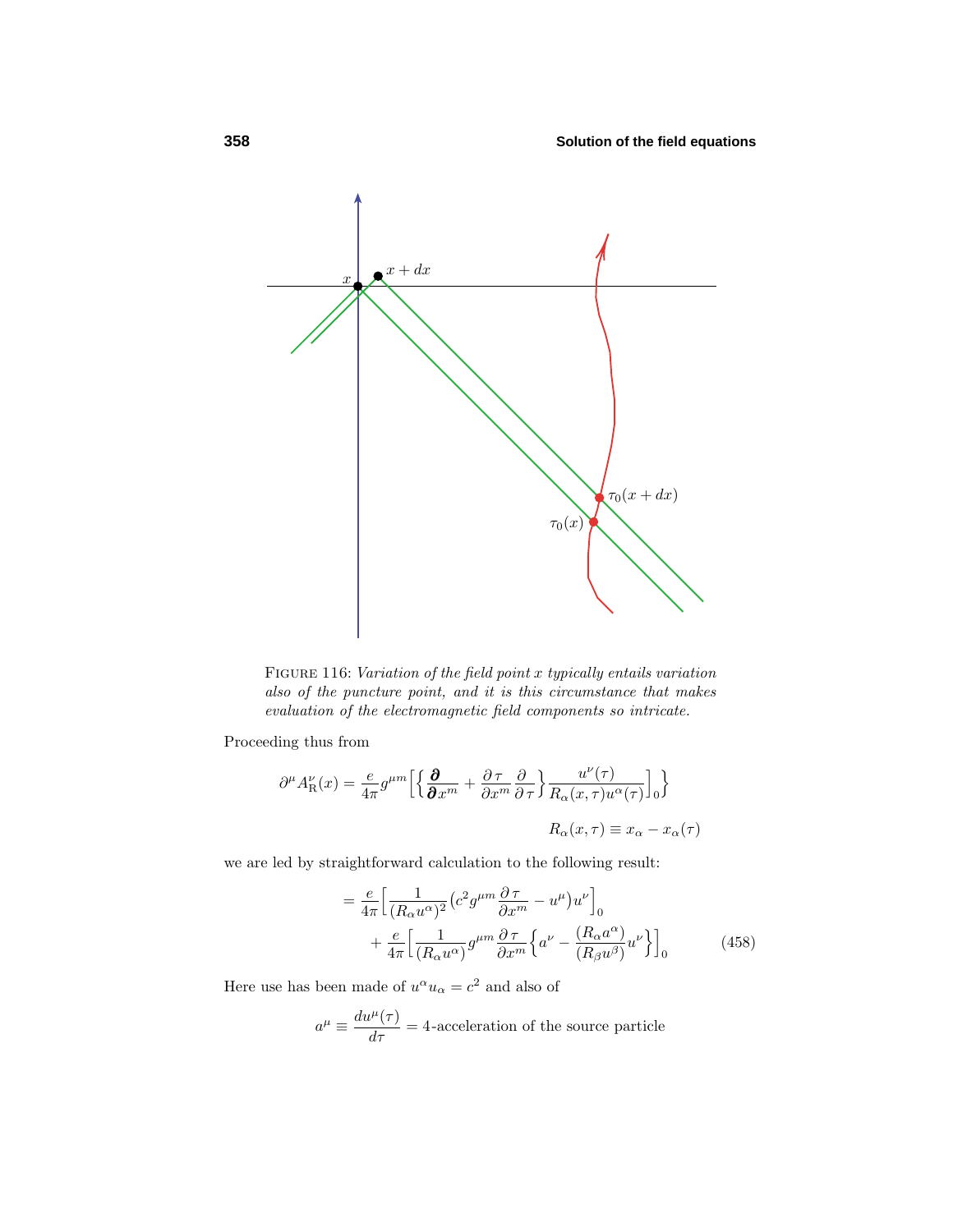#### **Field of a point source in arbitrary motion 359**

Notational adjustments make this result easier to write, if not immediately easier to comprehend. Let  $r$  be the Lorentz-invariant length  $\mathrm{defined^{270}}$ 

$$
r \equiv \frac{1}{c} R_{\alpha} u^{\alpha} = \gamma (1 - \beta_{\parallel}) R
$$

and let  $w^{\mu}$  be the dimensionless 4-vector defined

$$
w^\mu \equiv c\partial^\mu\tau - \tfrac{1}{c}u^\mu
$$

Then

$$
\partial^{\mu}\tau = \frac{cw^{\mu} + u^{\mu}}{c^2}
$$

Easily  $\partial_{\mu}(R_{\alpha}R^{\alpha})=2\{R_{\mu}-(\partial_{\mu}\tau)(R_{\alpha}u^{\alpha})\}$ . From this and the fact that  $R^{\mu}$  is (by definition of "puncture point") invariably null at the puncture point

$$
[R_{\alpha}R^{\alpha}]_{0} = 0, \quad \text{therefore} \quad [\partial_{\mu}(R_{\alpha}R^{\alpha})]_{0} = 0
$$

it follows that

$$
\left[\partial^\mu\tau\right]_0=\left[R^\mu/(R_\alpha u^\alpha)\right]_0=\tfrac{1}{c}\big[R^\mu/r\big]_0
$$

from which

$$
[u_{\alpha} w^{\alpha}]_{0} = 0
$$

$$
[w_{\alpha} w^{\alpha}]_{0} = -1
$$

$$
\left[a_{\alpha}\partial^{\alpha}\tau\right]_{0}=\left[\frac{R_{\alpha}a^{\alpha}}{R_{\beta}u^{\beta}}\right]_{0}=\tfrac{1}{c}\left[a_{\alpha}w^{\alpha}\right]_{0}
$$

follow as fairly immediate corollaries.<sup>273</sup> When we return with this information to (458) we obtain

$$
\partial^{\mu}A_{\mathcal{R}}^{\nu}(x) = \frac{e}{4\pi} \Big[\frac{1}{r^2}w^{\mu}b^{\nu}\Big]_{0} + \frac{e}{4\pi c^2} \Big[\frac{1}{r}(w^{\mu} + b^{\mu})(a^{\nu} - (aw)b^{\nu})\Big]_{0}
$$

$$
b \equiv \frac{1}{c}u = \gamma\left(\frac{1}{\beta}\right)
$$

 $273$  For detailed proof see CLASSICAL RADIATION (1974), pages 523/4. But beware! I have now altered slightly the definitions of  $r$  and  $w^{\mu}$ .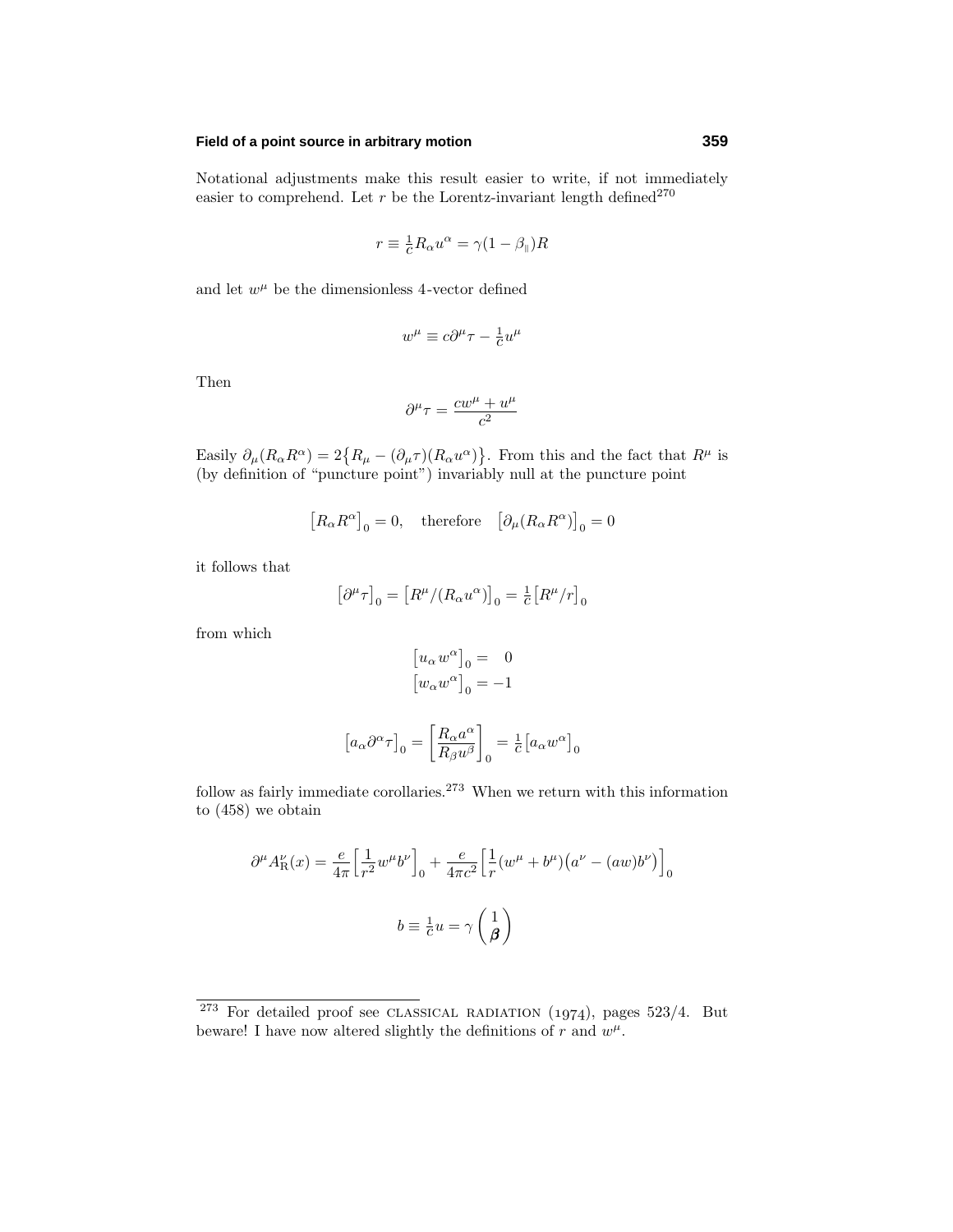Consequently

$$
F_{\rm R}^{\mu\nu}(x) \equiv \text{electromagnetic field at } x \text{ due to past source activity}
$$
\n
$$
= \frac{e}{4\pi} \Big[ \frac{1}{r^2} (w^{\mu}b^{\nu} - w^{\nu}b^{\mu}) \Big]_0
$$
\n
$$
+ \frac{e}{4\pi c^2} \Big[ \frac{1}{r} \{ (b^{\mu}a^{\nu} - b^{\nu}a^{\mu}) + (w^{\mu}a^{\nu} - w^{\nu}a^{\mu}) - (aw)(w^{\mu}b^{\nu} - w^{\nu}b^{\mu}) \} \Big]_0
$$
\n
$$
= \Big[ \frac{\text{acceleration-independent term } \sim 1/r^2,}{\text{dominant near the worldline of the source}}
$$
\n
$$
+ \Big[ \frac{\text{acceleration-dependent term } \sim 1/r,}{\text{dominant far from the worldline of the source}}
$$
\n
$$
= \frac{\text{``velocity field''}}{\text{``vector field''}} + \frac{\text{``acceleration field''}}{\text{``factor field''}} \Big]
$$
\n
$$
= \frac{\text{``reaceleration field''}}{\text{generalized Coulomb field}} + \Big[ \frac{\text{radiation field}}{\text{radiation field}} \Big]
$$

This result is complicated (the physics is complicated!), but not "impossibly" complicated. By working in a variety of notations, from a variety of viewpoints, and in contact with a variety of special applications it is possible to obtain ultimately—a fairly sharp feeling for the extraordinarily rich physical content of (459). As preparatory first steps toward that objective *...*

We note that, using results developed on the preceding page,

$$
w^{\mu} = c\partial^{\mu}\tau - b^{\mu}
$$

becomes

$$
= \left[R^\mu/r-b^\mu\right]_0
$$

which when spelled out in detail reads

$$
\begin{pmatrix} w^0 \\ \boldsymbol{w} \end{pmatrix} = \frac{1}{\gamma (1 - \hat{\boldsymbol{R}} \cdot \boldsymbol{\beta}) R} \begin{pmatrix} R \\ \boldsymbol{R} \end{pmatrix} - \gamma \begin{pmatrix} 1 \\ \boldsymbol{\beta} \end{pmatrix}
$$

with  $\hat{\mathbf{R}} \equiv \mathbf{R}/R$ . A little manipulation (use  $\gamma^{-2} = 1 - \boldsymbol{\beta} \cdot \boldsymbol{\beta}$ ) brings this result to the form

$$
= \frac{\gamma}{1 - \hat{\mathbf{R}} \cdot \beta} \left( \hat{\mathbf{R}} - \beta + \underbrace{(\hat{\mathbf{R}} \cdot \beta) \beta - (\beta \cdot \beta) \hat{\mathbf{R}}}_{\beta \times (\beta \times \hat{\mathbf{R}})} \right) \tag{460.1}
$$

It follows similarly from (270) that

$$
a = \begin{pmatrix} \dot{u}^0 \\ \dot{u} \end{pmatrix} = \gamma^4 \begin{pmatrix} a \cdot \beta \\ a + \beta \times (\beta \times a) \end{pmatrix}
$$
 (460.2)

where  $\mathbf{a} \equiv d\mathbf{v}/dt$ .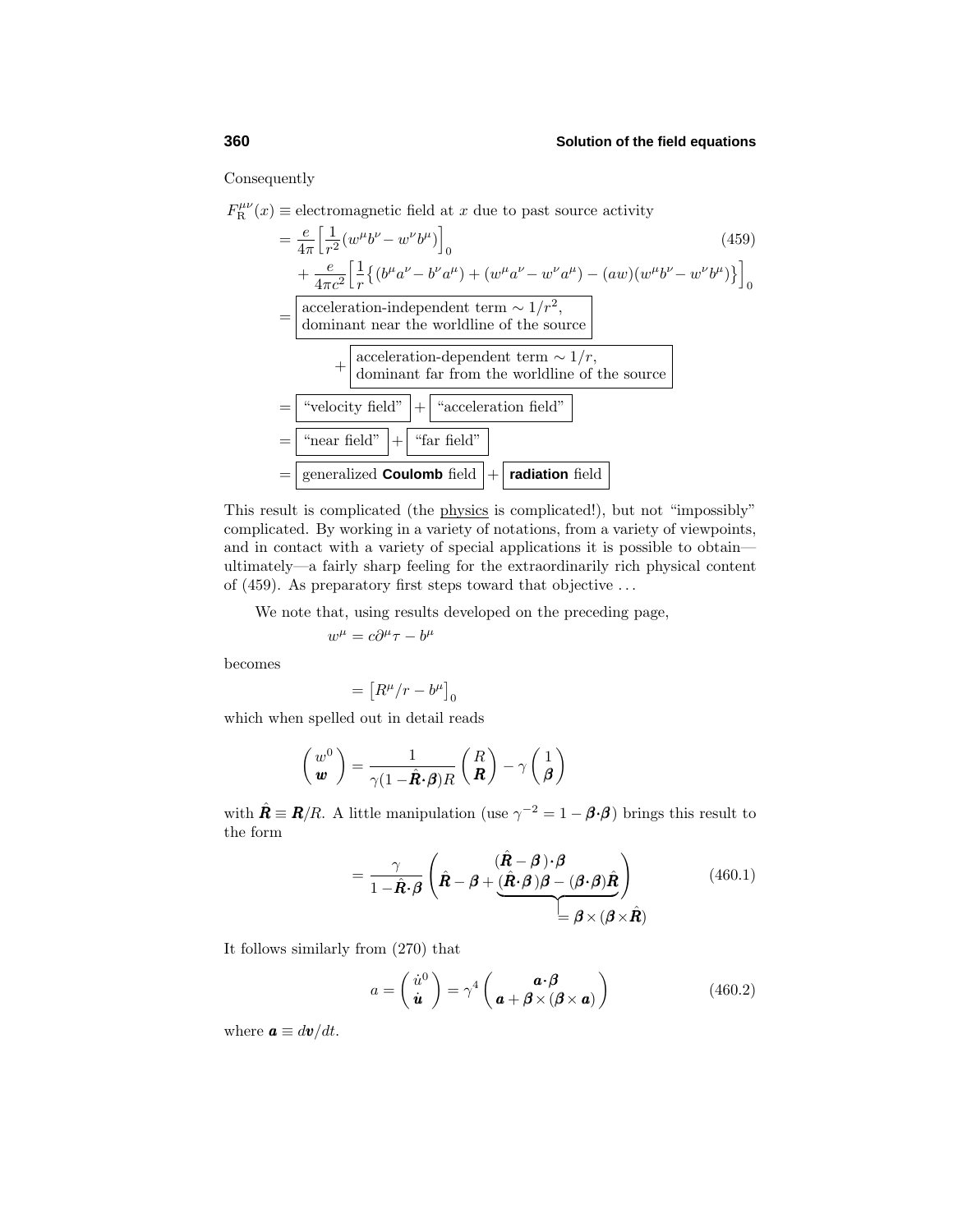# **Field of a point source in arbitrary motion 361**

To extract  $\mathbf{E}(x)$  from (460) we have only (see again page 108) to set  $\nu = 0$ and to let  $\mu$  range on  $\{1, 2, 3\}$ :

$$
\mathbf{E}(x) = \frac{e}{4\pi} \Big[ \frac{1}{r^2} (\boldsymbol{w}b^0 - w^0 \boldsymbol{b}) \Big]_0
$$
  
+ 
$$
\frac{e}{4\pi c^2} \Big[ \frac{1}{r} \{ (\boldsymbol{b}\dot{u}^0 - b^0 \boldsymbol{u}) + (\boldsymbol{w}\dot{u}^0 - w^0 \boldsymbol{u}) - (aw)(\boldsymbol{w}b^0 - w^0 \boldsymbol{b}) \} \Big]_0
$$

It follows readily from (460) that

$$
\mathbf{w}b^{0} - w^{0}\mathbf{b} = \frac{1}{1 - \hat{\mathbf{R}} \cdot \boldsymbol{\beta}} (\hat{\mathbf{R}} - \boldsymbol{\beta})
$$
  
\n
$$
\mathbf{b} \dot{u}^{0} - b^{0} \dot{\mathbf{u}} = -\gamma^{3} \mathbf{a}
$$
  
\n
$$
\mathbf{w} \dot{u}^{0} - w^{0} \dot{\mathbf{u}} = -\gamma^{3} \frac{1}{1 - \hat{\mathbf{R}} \cdot \boldsymbol{\beta}} \boldsymbol{\beta} \times (\mathbf{a} \times (\hat{\mathbf{R}} - \boldsymbol{\beta}))
$$
  
\n
$$
(aw) = -\gamma^{3} \frac{1}{1 - \hat{\mathbf{R}} \cdot \boldsymbol{\beta}} \left\{ (1 - \beta^{2}) (\hat{\mathbf{R}} \cdot \mathbf{a}) - (1 - \hat{\mathbf{R}} \cdot \boldsymbol{\beta}) (\boldsymbol{\beta} \cdot \mathbf{a}) \right\}
$$

so after some unilluminating manipulation we obtain

$$
\mathbf{E}(x) = \frac{e}{4\pi} \Big[ \frac{1}{r^2} \frac{1}{(1 - \hat{\mathbf{R}} \cdot \boldsymbol{\beta})} (\hat{\mathbf{R}} - \boldsymbol{\beta}) \Big]_0 + \frac{e}{4\pi c^2} \Big[ \frac{1}{r} \frac{\gamma}{(1 - \hat{\mathbf{R}} \cdot \boldsymbol{\beta})^2} \hat{\mathbf{R}} \times ((\hat{\mathbf{R}} - \boldsymbol{\beta}) \times \mathbf{a}) \Big]_0 \tag{461.1}
$$

A similar<sup>274</sup> computation addressed to the evaluation of  $\mathbf{B}(x)$  leads to a a result which can be expressed very simply/economically:

$$
\boldsymbol{B}(x) = \left[\hat{\boldsymbol{R}} \times \boldsymbol{E}(x)\right]_0 \tag{461.2}
$$

It should be noted that equations (459) and (461) describe precisely the same physics: they differ only notationally. And both are exact (no approximations). I remarked earlier, in connection with equations (456), that "the 'retarded evaluation' idea  $\begin{bmatrix} 0 & 0 \end{bmatrix}$  conforms nicely to our physical intuition," but must now admit that (461) contains many non-intuitive details: in this sense it is evidently easier to think reliably about potentials (which are "spooks") than about fields (which are "real")!

Notice also that if we insert the expressions that appear on the right sides of equations (461) into Lorentz'  $\mathbf{F} = q(\mathbf{E} + \frac{1}{c}\mathbf{v} \times \mathbf{B})$  then we obtain, in effect, a description of the retarded position/velocity/acceleration-dependent action on one charge upon another—a description free from any direct allusion to the field concept! It was with the complexity of this and similar results in mind that I suggested (page 250) that life without fields "would *...* entail more cost than benefit."

<sup>&</sup>lt;sup>274</sup> ... and similarly tedious: generally speaking, one can expect tediousness to increase in proportion to how radically one departs—as here—from adherence to the principle of manifest covariance.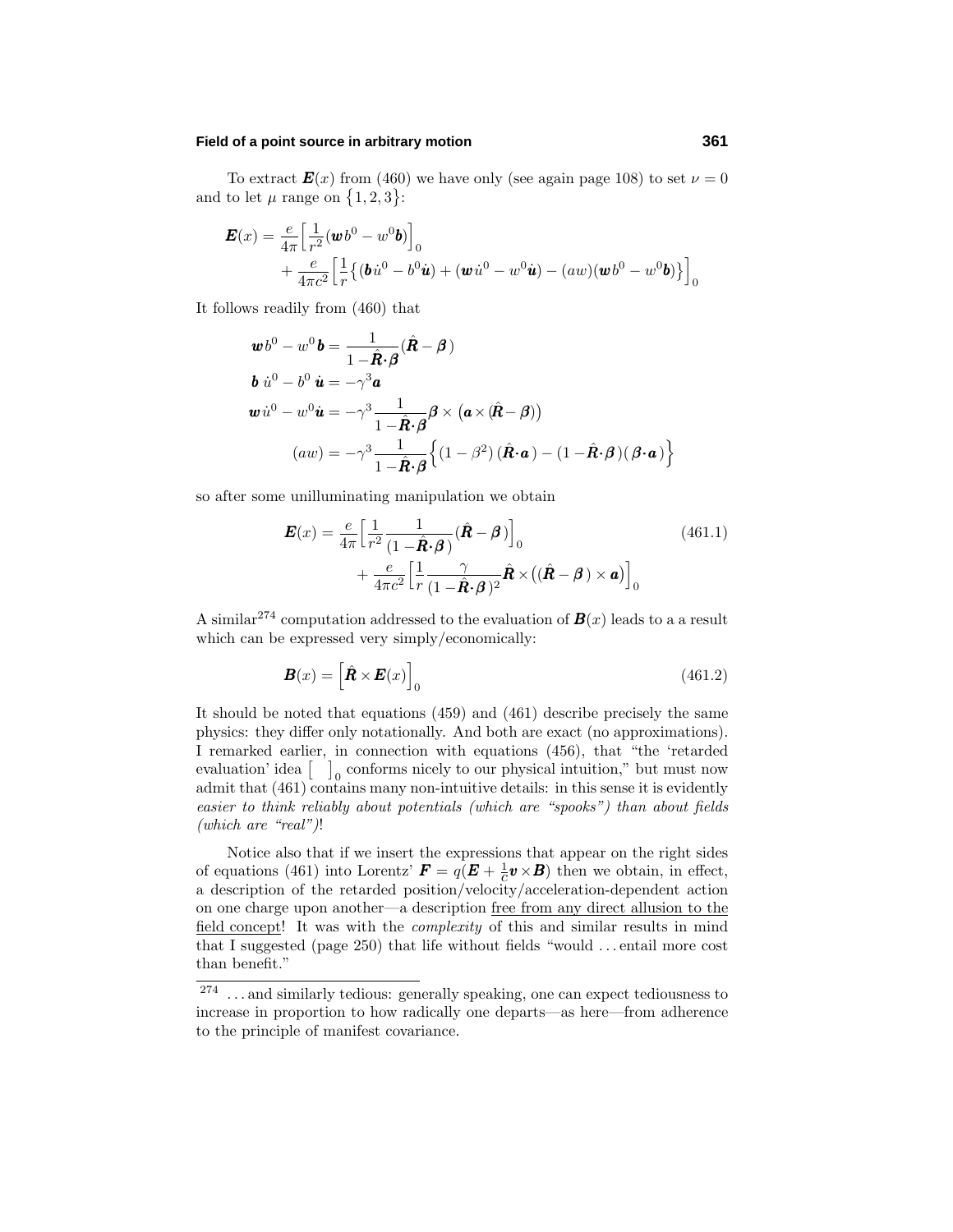We have encountered evidence (pages 240, 297) of what might be called a "tendency toward  $\mathbf{B} \perp \mathbf{E}$ ," but have been at pains to stress (page 332) that  $B \perp E$  remains, nevertheless, an exceptional state of affairs. It is, in view of the latter fact, a little surprising to discover that  $\mathbf{B} \perp \mathbf{E}$  does pertain—everywhere and exactly—to the field produced by a single point source in arbitrary motion. The key word here is "single,"as I shall now demonstrate: write

- $\mathbf{E}$  and  $\mathbf{B} = \hat{\mathbf{R}} \times \mathbf{E}$  to describe (at *x*) the field generated by *e*;
- *E* and  $B = \hat{R} \times B$  to describe the field generated by *e*.

Clearly  $\mathbf{B} \perp \mathbf{E}$  and  $\mathbf{B} \perp \mathbf{E}$ . The question before us: "Is  $(\mathbf{B} + \mathbf{B}) \perp (\mathbf{E} + \mathbf{E})$ ?" ...can be formulated "Does  $(\hat{\mathbf{R}} \times \mathbf{E} + \hat{\mathbf{R}} \times \mathbf{E}) \cdot (\mathbf{E} + \mathbf{E}) = 0$ ?" and after a few elementary simplifications becomes "Does  $(\mathbf{E} \times \mathbf{E}) \cdot (\hat{\mathbf{R}} - \hat{\mathbf{R}}) = 0$ ?" Pretty clearly, (461.1) carries no such implication unless restrictive conditions are imposed upon *β*, *a*, *β* and *a*. 275*,* 276

My plan now is to describe a (remarkably simple) physical interpretation of the acceleration-independent leading term in (461). This effort will motivate the introduction of certain diagramatic devices that serve to clarify the meaning also of the  $2<sup>nd</sup>$  term. With our physical intuition thus sharpened, we will move in the next chapter to a discussion of the "radiative process."

**4. Generalized Coulomb fields.** The leading term in (459/461) provides an exact description of  $\mathbf{E}(x)$  and  $\mathbf{B}(x)$  if the source—as seen from *x*—is <u>unaccelerated</u> at the moment of puncture (*i.e.*, if  $a_0 = 0$ ), and it becomes universally exact  $(i.e., exact for all field points x)$  for free sources  $(i.e., for sources with rectilinear)$ worldlines). Evidently

$$
\mathbf{E} = \frac{e}{4\pi} \Big[ \frac{1}{r^2} \frac{1}{(1 - \hat{\mathbf{R}} \cdot \boldsymbol{\beta})} (\hat{\mathbf{R}} - \boldsymbol{\beta}) \Big]_0
$$
 (462.1)  

$$
r \equiv \gamma (1 - \hat{\mathbf{R}} \cdot \boldsymbol{\beta}) R \quad : \quad \text{see page 359}
$$

$$
\boldsymbol{B} = \left[ \hat{\boldsymbol{R}} \times \boldsymbol{E}(x) \right]_0 \tag{462.2}
$$

—which become "Coulombic" for sources seen to be at rest  $(\beta = 0)$ —describe the Lorentz transform of the electrostatic field generated by an unaccelerated  $277$ point charge. They describe, in other words, our perception of the Coulomb field of a passing charge. Explicit proof—and interpretive commentary—is provided below.

We are, let us suppose, certifiably inertial. So also is  $O$ , whom we see to be drifting by with speed  $\beta$  (and whose habit it is to use red ink when writing

 $2^{75}$  PROBLEM 72.

<sup>276</sup> problem 73.

 $277$  "Unaccelerated" is, we now see, redundant—implied already by the word "electrostatic." Readers may find it amusing/useful at this point to review the ideas developed in §2 of Chapter 1.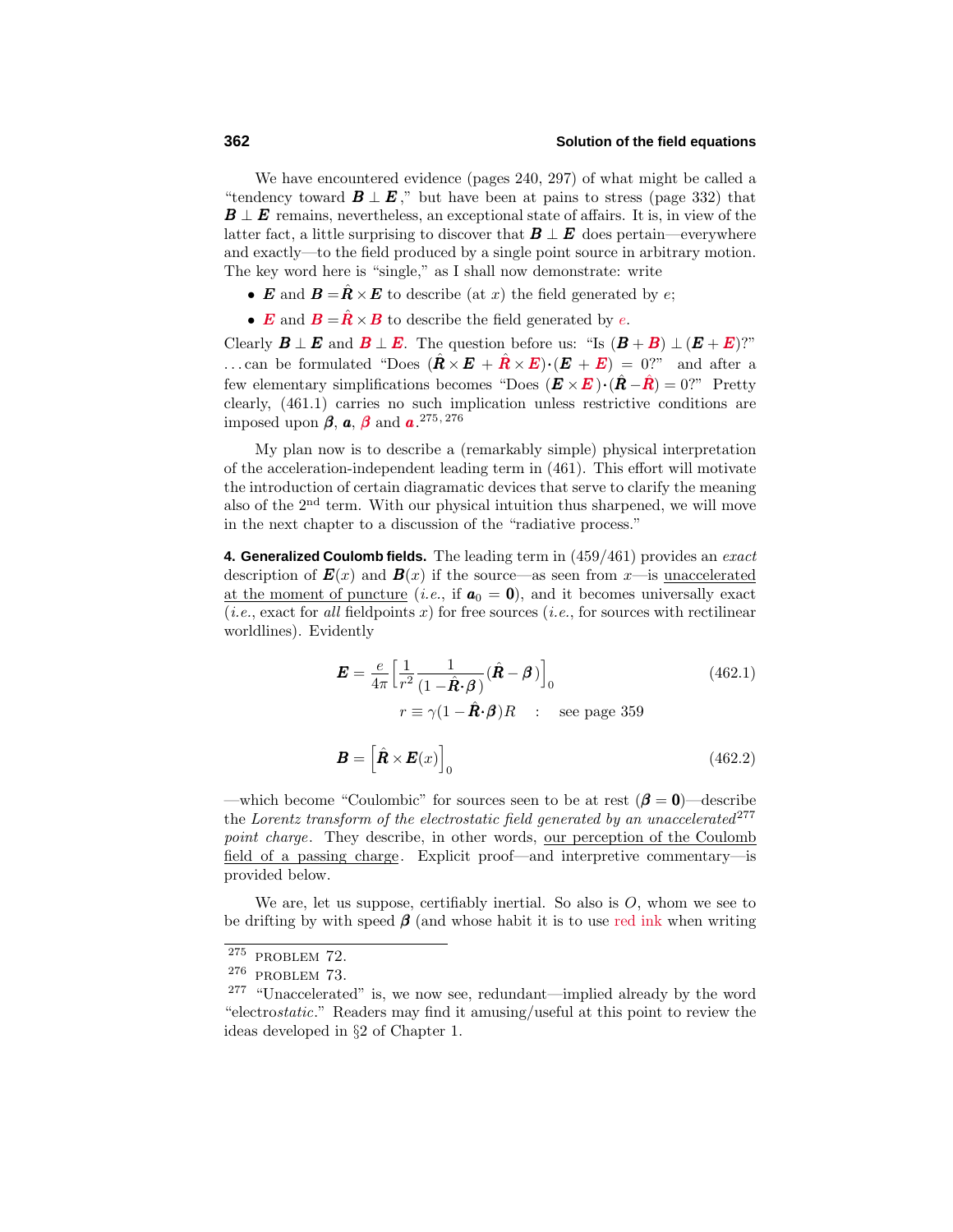#### **Generalized Coulomb fields 363**

down his physical equations). It happens (let us assume) that *O*'s frame is related irrotationally to ours; *i.e.*, by a pure boost  $\Lambda(\beta)$ . Then (see again §5 in Chapter 2) the coordinates which he/we assign to a spacetime point stand in the relation

$$
\begin{aligned}\nt &= \gamma t + (\gamma/c^2) \mathbf{v} \cdot \mathbf{x} \\
\mathbf{x} &= \mathbf{x} + \{\gamma t + (\gamma - 1)(\mathbf{v} \cdot \mathbf{x})/v^2\} \mathbf{v}\n\end{aligned}
$$
\n(210.1)

which can be notated

$$
\begin{pmatrix} t \\ x_{\parallel} \end{pmatrix} = \gamma \begin{pmatrix} 1 & v/c^2 \\ v & 1 \end{pmatrix} \begin{pmatrix} t \\ x_{\parallel} \end{pmatrix}
$$
  

$$
\mathbf{x}_{\perp} = \mathbf{x}_{\perp}
$$
 (210.2)

while the electric/magnetic fields which he/we assign to any given spacetime point stand in the relation

$$
\mathbf{E} = (\mathbf{E} - \boldsymbol{\beta} \times \mathbf{B})_{\parallel} + \gamma (\mathbf{E} - \boldsymbol{\beta} \times \mathbf{B})_{\perp}
$$
  
\n
$$
\mathbf{B} = (\mathbf{B} + \boldsymbol{\beta} \times \mathbf{E})_{\parallel} + \gamma (\mathbf{B} + \boldsymbol{\beta} \times \mathbf{E})_{\perp}
$$
\n(263)

Let us suppose now that <u>O sees a charge *e* to be sitting at his origin</u>, and no magnetic field:  $\mathbf{E} = \frac{e}{4\pi} R^{-2} \hat{\mathbf{x}}$  and  $\mathbf{B} = \mathbf{0}$ . The latter condition brings major simplifications to (263): we have

$$
\begin{aligned}\n\boldsymbol{E} &= \boldsymbol{E}_{\parallel} + \boldsymbol{E}_{\perp} \quad \text{with} \quad \left\{ \begin{aligned}\n\boldsymbol{E}_{\parallel} &= \boldsymbol{E}_{\parallel} \\
\boldsymbol{E}_{\perp} &= \gamma \boldsymbol{E}_{\perp} \\
\boldsymbol{E}_{\perp} &= \gamma \boldsymbol{E}_{\perp}\n\end{aligned}\right. \\
\boldsymbol{B} &= \boldsymbol{B}_{\parallel} + \boldsymbol{B}_{\perp} \quad \text{with} \quad \left\{ \begin{aligned}\n\boldsymbol{B}_{\parallel} &= \boldsymbol{0} \\
\boldsymbol{B}_{\perp} &= \gamma (\boldsymbol{\beta} \times \boldsymbol{E})_{\perp} = \boldsymbol{\beta} \times \boldsymbol{E}_{\perp}\n\end{aligned}\n\end{aligned}
$$

which we see to be time-dependent (because we see the charge to be in motion). We use the notations introduced in Figure 117 to work out the detailed meaning of the preceding statements:

*O* sees a radial electric field:

$$
\frac{E_{\parallel}}{E_{\perp}} = \frac{R_{\parallel}}{R_{\perp}}
$$

But

$$
\frac{R_{\parallel}}{R_{\perp}} = \frac{\gamma R_{\parallel}}{R_{\perp}}
$$
: the  $\parallel$ -side of our space triangle is Lorentz contracted  
\n
$$
\frac{E_{\parallel}}{E_{\perp}} = \frac{E_{\parallel}}{\gamma^{-1} E_{\perp}}
$$
: the  $\perp$ -component of our ***E***-field is Lorentz dilated

so

$$
\frac{E_{\parallel}}{E_{\perp}} = \frac{R_{\parallel}}{R_{\perp}} \quad : \quad \text{we also see a radial electric field}
$$

But while  $O$  sees a spherical "pincushion," we (as will soon emerge) see a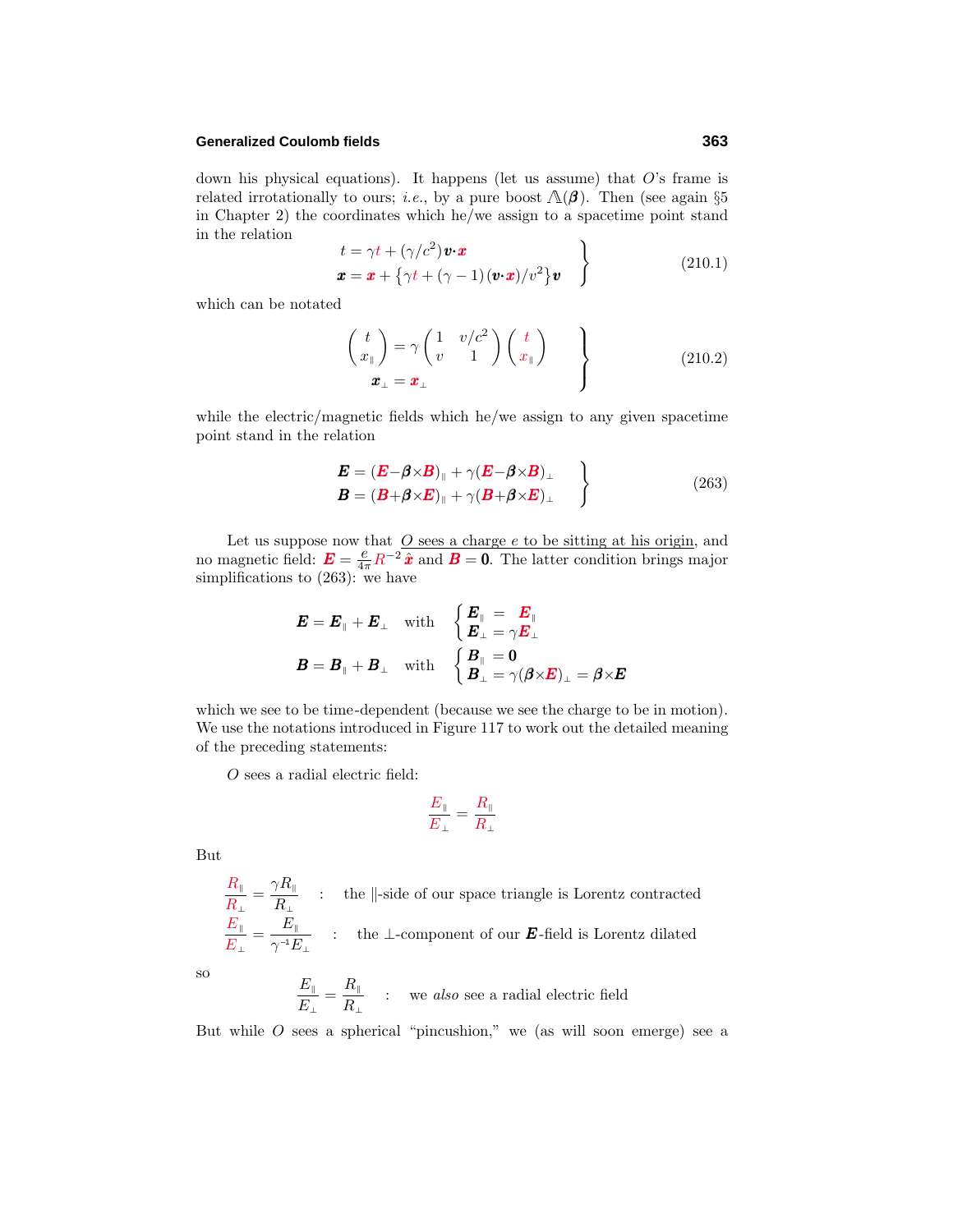

FIGURE 117: Figures drawn on the space-plane that contains the charge •, the field-point in question, and the *β* -vector with which the observer sees the other to be passing by. The upper figure defines the notation used by *O* to describe the Coulomb field of the charge sitting at his origin. The lower figure defines the notation we (in the text) use to describe our perception of that field.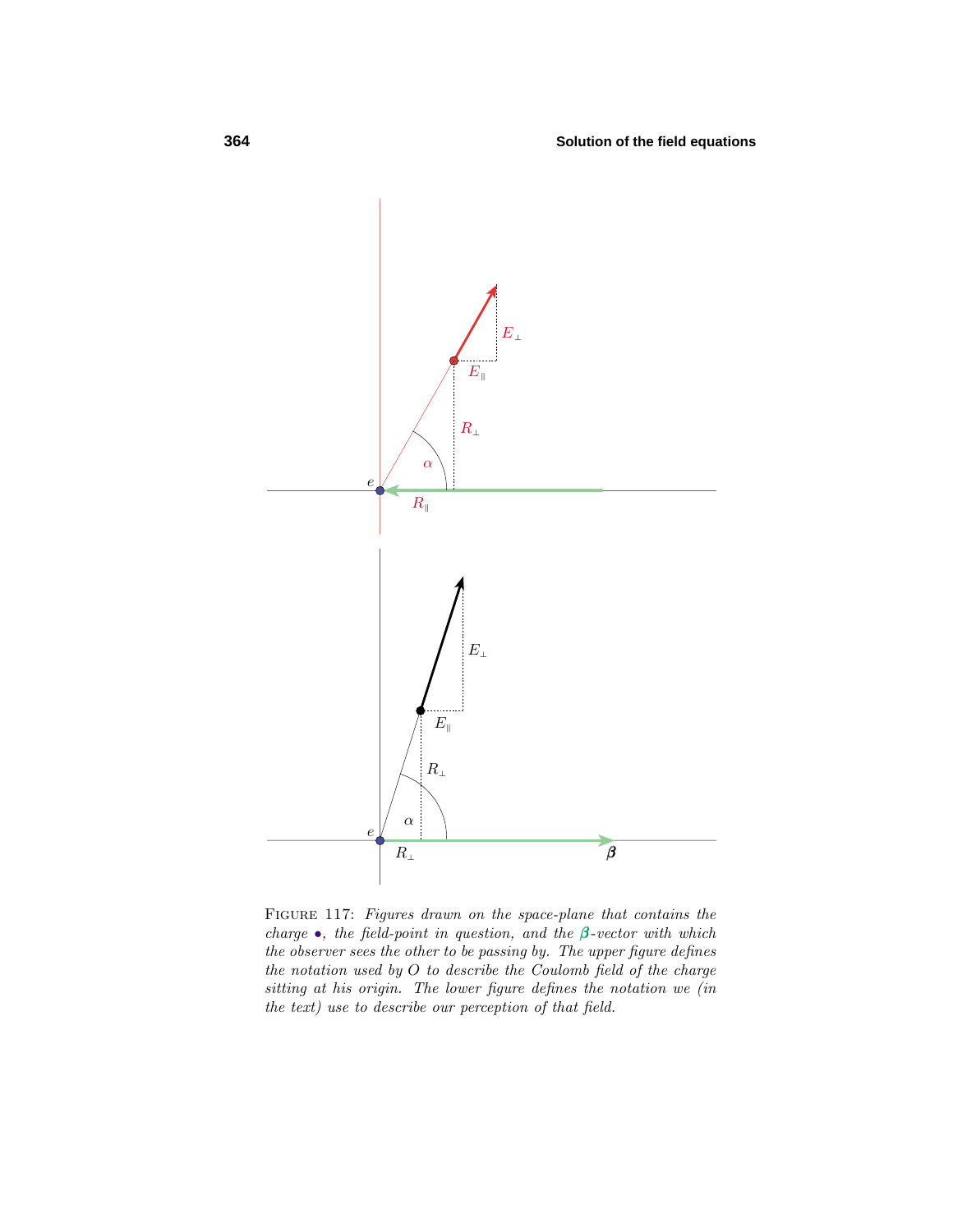## **Generalized Coulomb fields 365**

flattened pincushion. More precisely: *O* sees the field intensity to be given by

$$
E = \frac{e}{4\pi R^2}
$$
, independently of  $\alpha$ 

It follows, on the other hand, from the figure that

$$
E = \sqrt{(E\cos\alpha)^2 + (\frac{1}{\gamma}E\sin\alpha)^2} = E\sqrt{\cos^2\alpha + \frac{1}{\gamma^2}\sin^2\alpha}
$$

so

$$
E = \frac{e}{4\pi R^2} \frac{1}{\sqrt{\cos^2 \alpha + \frac{1}{\gamma^2} \sin^2 \alpha}}
$$

Similarly,

$$
R = \sqrt{(\gamma R \cos \alpha)^2 + (R \sin \alpha)^2} = \gamma R \sqrt{\cos^2 \alpha + \frac{1}{\gamma^2} \sin^2 \alpha}
$$

so

$$
E = \frac{e}{4\pi R^2} \frac{1}{\gamma^2 \left(\cos^2 \alpha + \frac{1}{\gamma^2} \sin^2 \alpha\right)^{\frac{3}{2}}} \\
= \frac{e}{4\pi R^2} \frac{1 - \beta^2}{\left(1 - \beta^2 \sin^2 \alpha\right)^{\frac{3}{2}}}\n\tag{463.1}
$$

which is to be inserted into

$$
\boldsymbol{E} = E\hat{\boldsymbol{R}} \quad \text{and} \quad \boldsymbol{B} = \boldsymbol{\beta} \times \boldsymbol{E} \quad (463.2)
$$

—the upshot of which is illustrated in Figures 118 & 119.

The results developed above make intuitive good sense, but do not much resemble (462). The discrepency is illusory, and arises from the circumstance that (462) is formulated in terms of the *retarded* position  $\mathbf{R}_0$ , while (463) involves the *present* position  $\boldsymbol{R}$ . Working from Figures 120  $\&$  121 we have

$$
\boldsymbol{R} = \boldsymbol{R}_0 - R_0 \boldsymbol{\beta}
$$

which is readily seen<sup>278</sup> to entail

$$
R = R_0 \sqrt{1 - 2\hat{\boldsymbol{R}}_0 \cdot \boldsymbol{\beta} + \beta^2} = R_0 \sqrt{1 - 2\beta \cos \theta + \beta^2}
$$

 $Also<sup>278</sup>$ 

$$
\sin^2 \alpha = (R_0/R)^2 \sin^2 \theta = \frac{1 - \cos^2 \theta}{1 - 2\beta \cos \theta + \beta^2}
$$

and with this information—together with the observation that

$$
\boldsymbol{\beta} \times \boldsymbol{E} = \frac{\boldsymbol{R}_0 - \boldsymbol{R}}{R_0} \times E \hat{\boldsymbol{R}} = \hat{\boldsymbol{R}}_0 \times \boldsymbol{E}
$$

—it is an easy matter to recover (462) from (463).  $^{278}$ 

 $278$  PROBLEM 74.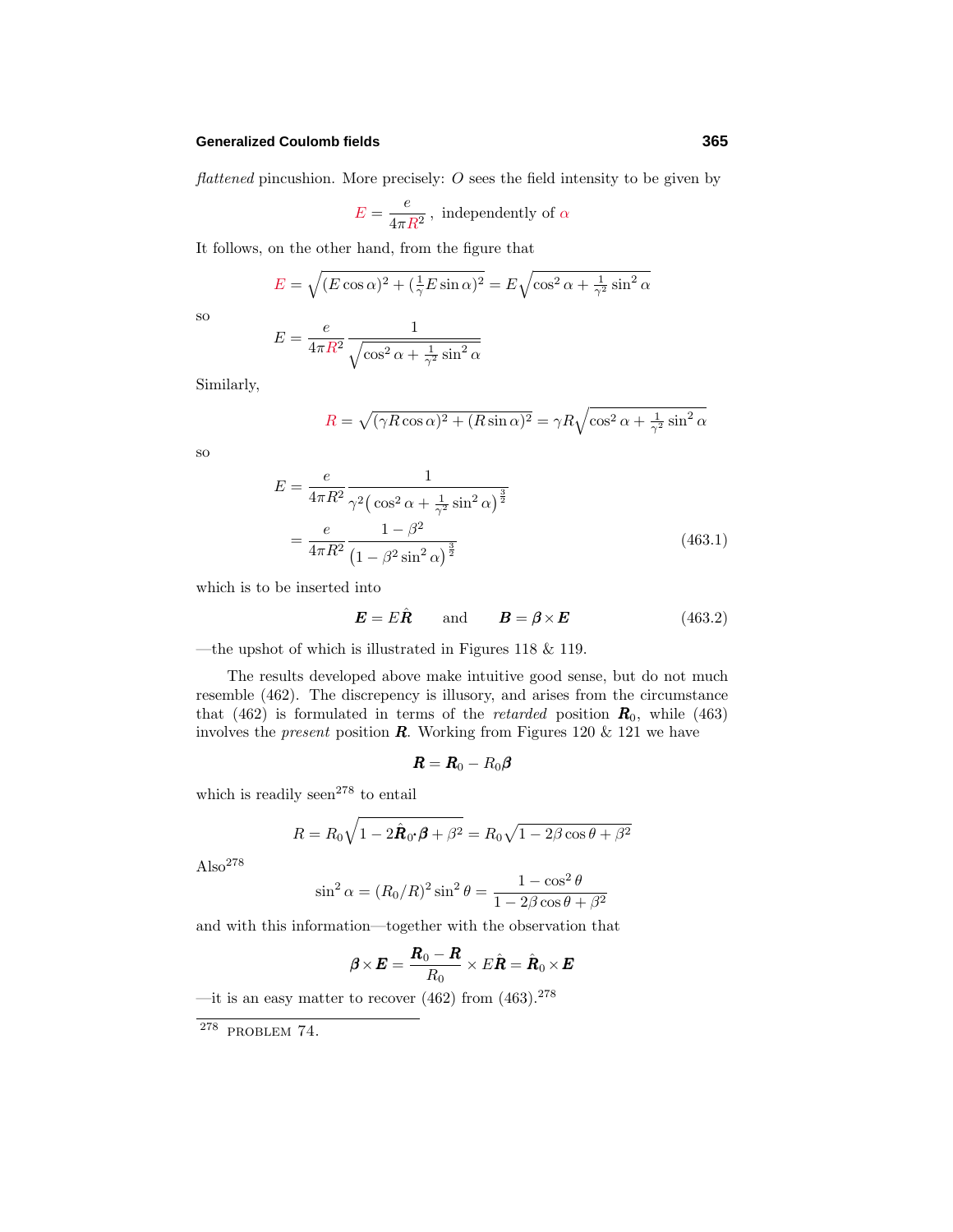

FIGURE 118: Above: cross section of the "spherical pincushion" that *O* uses to represent the Coulomb field of a charge • which he sees to be at rest. We see the charge to be in uniform rectilinear motion. The "flattened pincushion" in the lower figure (axially symmetric about the  $\beta$ -vector) describes our perception of that same electric field. Additionally, we see a solinoidal magnetic field given  $\boldsymbol{by}$ 

$$
\bm{B} = \bm{\beta} \!\times\! \bm{E}
$$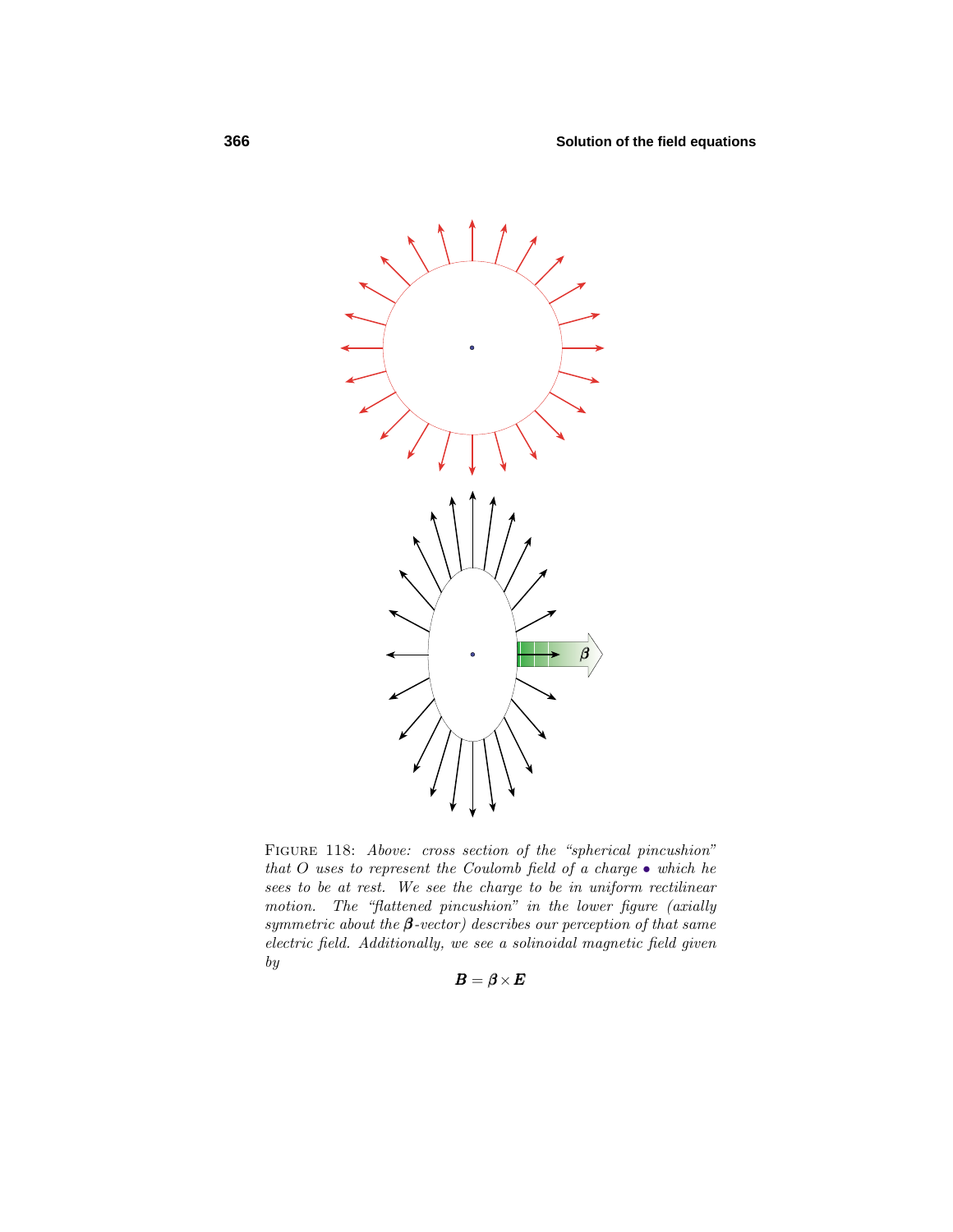

FIGURE 119: Ultrarelativistic version of the preceding figure, showing also the solenoidal magnetic field. The "pincushion" has become a "pancake:" the field of the rapidly-moving charge is seen to be very nearly confined to a plane, outside of which it nearly vanishes, but within which it has become very strong.

A **curious cautionary remark** is now in order. We have several times spoken casually/informally of the Coulomb fields "seen"by *O* and by us. Of course, one does not literally "see"a Coulomb field as one might see/photograph a passing object (a literal pincushion). The photographic appearance of an object (assume infinitely fast film and shutter) depends actually upon whether it is continuously/intermittently illuminate/self-luminous: the remarks which follow are (for simplicity) specific to continuously self-luminous objects. An object traces a "worldtube" in spacetime. The worldtubes of objects in motion (relative to us) are Lorentz-contracted in the *β* -direction. What we see/ photograph is the *intersection* of the Lorentz-contracted worldtube with the lightcone that extends into the past from the eye/camera. The point—once stated—is obvious, but its surprising consequences passed unnoticed until 1959,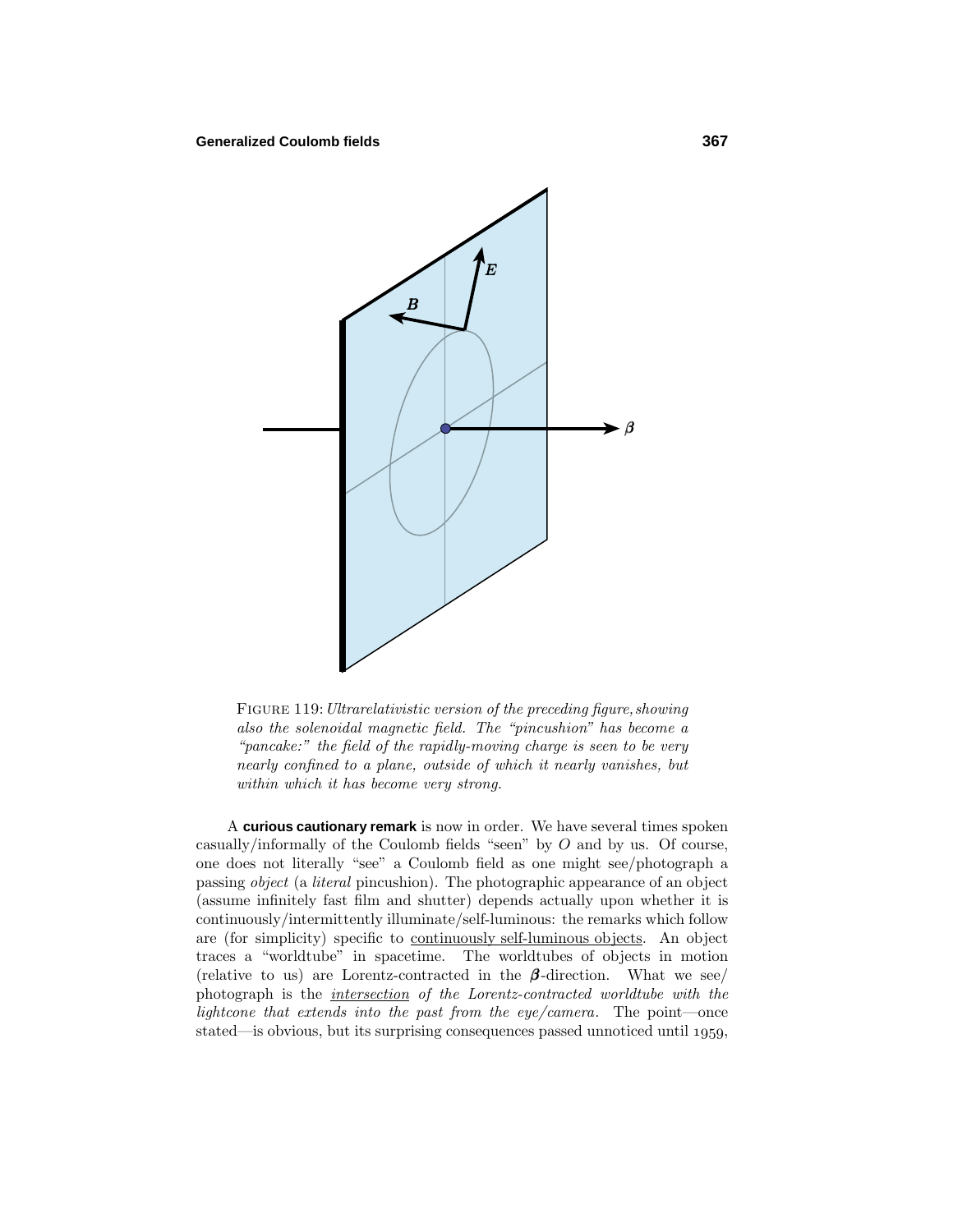

Figure 120: Variant of Figure 115 in which the motion of the charge is not just "pretend unaccelerated" but really unaccelerated. In this spacetime diagram the chosen field point is marked  $\bullet$ , the puncture point visible from  $\bullet$  is marked  $\bullet$ , while  $\bullet$  marks the present position of the charge.



FIGURE 121: Representation of the spatial relationship among the points  $\bullet$ ,  $\bullet$  and  $\bullet$ , which lie necessarily in a plane. A signal proceeds  $\bullet \rightarrow \bullet$  with speed *c* in time  $T_0 = R_0/c$ , during which time the charge has advanced a distance  $vT_0 = \beta R_0$  in the direction  $\hat{\beta}$ . This little argument accounts for the lable that has been assigned to the red base of the triangle (i.e., to the charge displacement vector).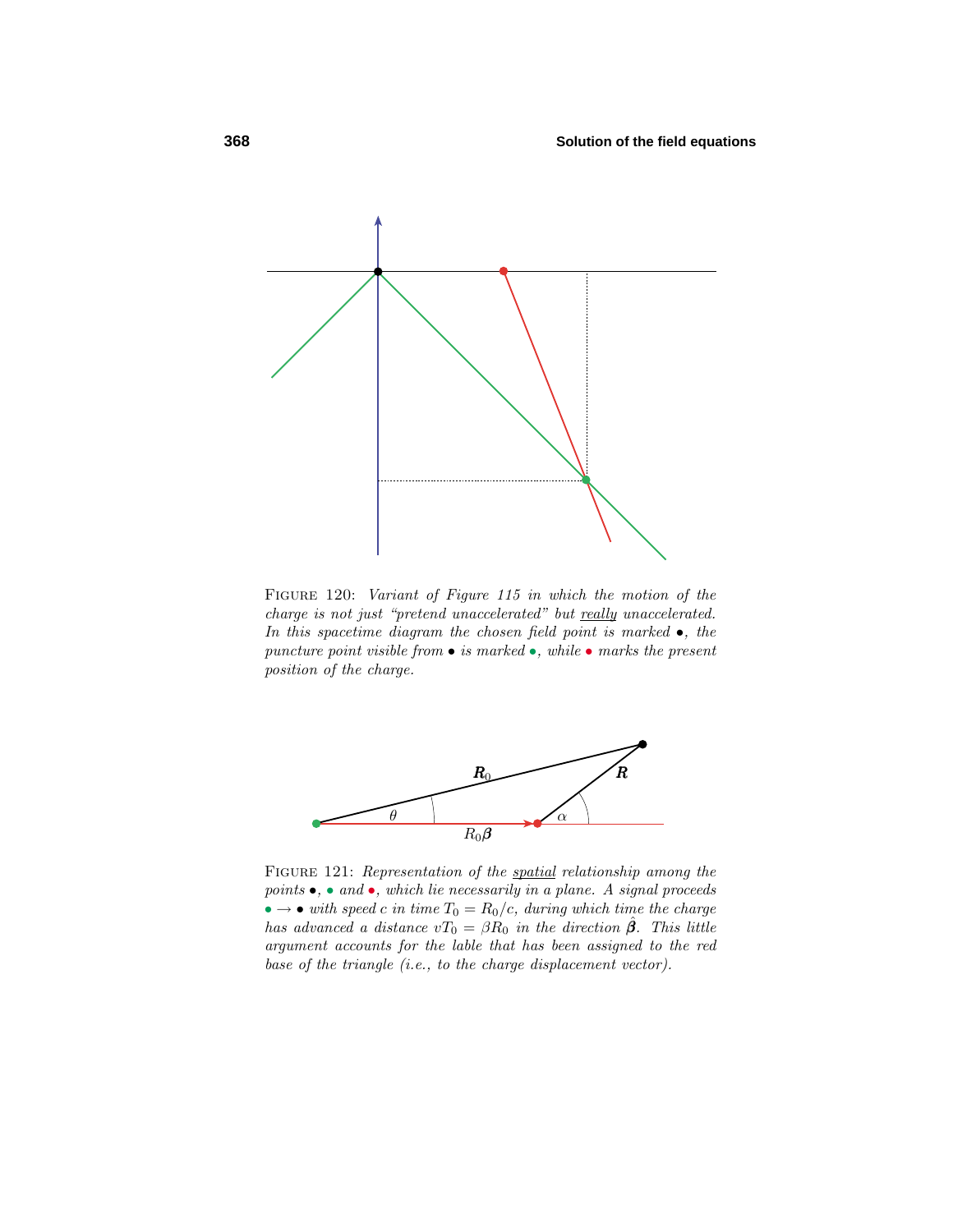#### **Generalized Coulomb fields 369**

when they occurred independently to J. Terrell and R. Penrose. For discussion, computer-generated figures and detailed references see (for example) G. D. Scott & H. J. van Driel, "The geometrical appearance of large objects moving at relativistic speeds,"AJP **33**, 534 (1965); N. C. McGill, "The apparent shape of rapidly moving objects in special relativity,"Contemp. Phys. **9**, 33 (1968); Ya. A. Smorodinskiĭ & V. A. Ugarov, "Two paradoxes of the special theory of relativity,"Sov. Phys. Uspekhi **15**, 340 (1972). I am sure a search would turn up also many more recent sources.

It is important to appreciate that our principal results—equations (462) and (463)—might alternatively have been derived by a potential-theoretic line of argument, as sketched below: *O*, who sees the charge *e* to be at rest, draws upon (363) to write

$$
E = -\nabla \varphi - \frac{1}{c} \frac{\partial}{\partial t} A
$$

$$
B = \nabla \times A
$$

$$
A = \begin{pmatrix} \varphi \\ A \end{pmatrix} \equiv \begin{pmatrix} e/4\pi R \\ 0 \end{pmatrix}
$$

where

$$
A = \begin{pmatrix} A \\ A \end{pmatrix} \equiv \begin{pmatrix} 0 \\ 0 \end{pmatrix}
$$

entails

$$
\boldsymbol{E} = -\boldsymbol{\nabla}\varphi = (e/4\pi R^2)\hat{\boldsymbol{R}} \quad \text{and} \quad \boldsymbol{B} = \boldsymbol{0}
$$

*O* sees *E* to be normal to the equipotentials (surfaces of constant  $\varphi$ ), which are themselves spherical (see again the upper part of Figure 118). On the other hand we—who see the charge to be in uniform motion—write

$$
A = \Lambda(-\boldsymbol{\beta})A = \gamma \phi \begin{pmatrix} 1 \\ \boldsymbol{\beta} \end{pmatrix}
$$

with

$$
\phi(x) = \varphi(\pmb{x}(\pmb{x},t)) = \frac{e}{4\pi\sqrt{\gamma^2(\pmb{x}_{\parallel} - \pmb{v}t)\cdot(\pmb{x}_{\parallel} - \pmb{v}t)+\pmb{x}_{\perp}\cdot\pmb{x}_{\perp}}}
$$

and (drawing similarly upon (363)) obtain

$$
\mathbf{E} = -\{\nabla + \beta \frac{\partial}{\partial t}\} \varphi \quad \text{with} \quad \varphi \equiv \gamma \phi
$$

$$
\mathbf{B} = -\{\beta \times \nabla\} \varphi
$$

from which  $(462/463)$  can (with labor) be recovered. Note that we consider the equipotentials to be *ellipsoidal* (see again the lower part of Figure 118), and that the  $\beta \frac{1}{c} \frac{\partial}{\partial t} \varphi$ -term causes the **E**-field to be <u>no longer normal</u> to the equipotentials.

Useful geometrical insight into analytical results such as those developed above (and in the next chapter) can be obtained if one looks to the structure of the so-called "equiphase surfaces"which (see Figure 122) are inscribed on timeslices by lightcones projected forward from source points. The points which collectively comprise an equiphase surface "share a puncture point," but in the general case  $(i.e., \text{except when the source is seen to be momentarily at rest})$ share little else. To the experienced eye they do, however, indicate at least the qualitative essentials of field structure *...* as will emerge.